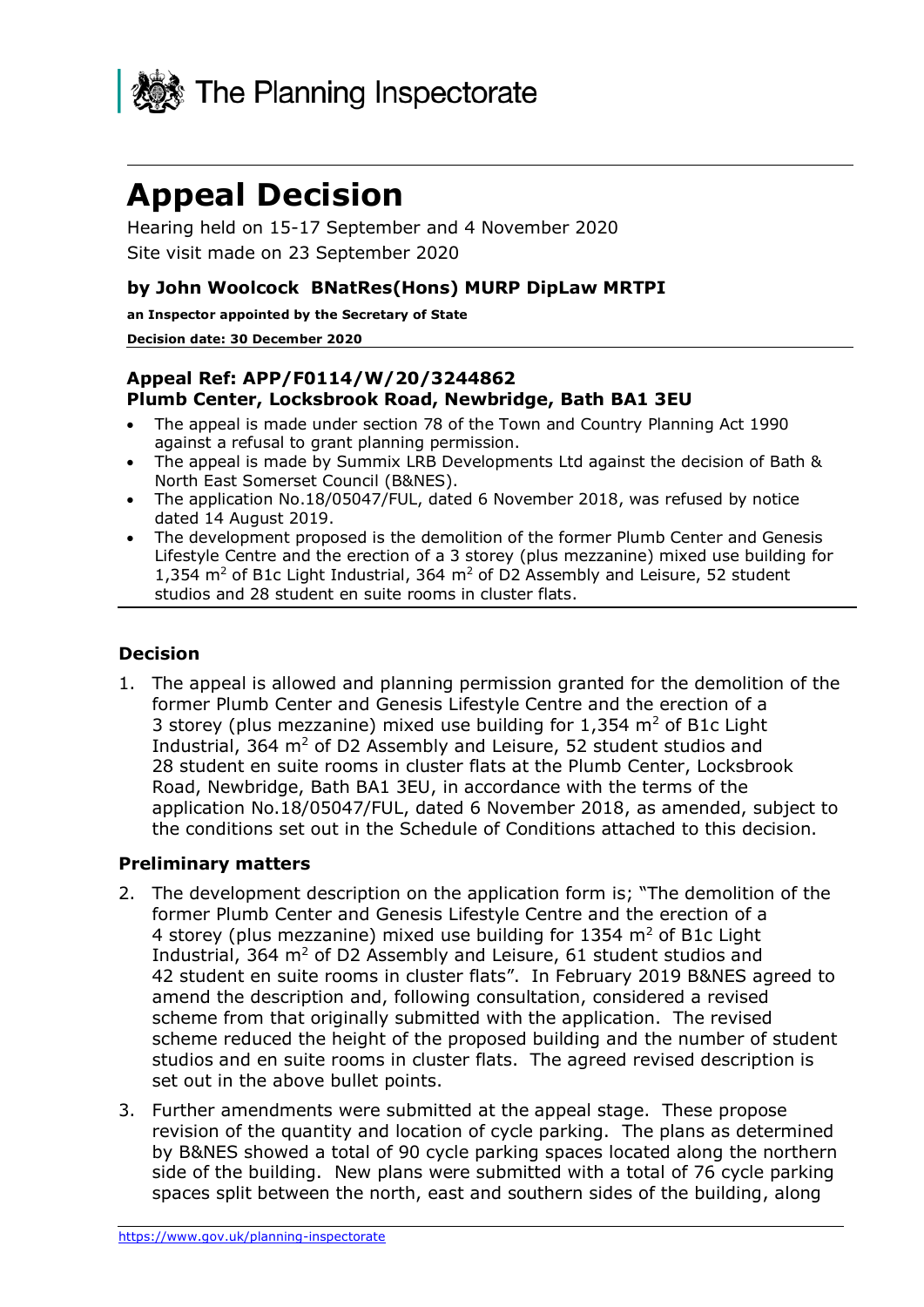with associated changes to the proposed landscaping. The plans as determined by B&NES included a total of 23 car parking spaces. The proposed revised scheme would reduce car parking to 18 spaces. Hard landscaping along the southern building frontage was proposed in the scheme as determined by B&NES. The scheme now proposed includes several ivy plants within 500 mm raised planters positioned along the south façade of the building. The plans as determined by B&NES indicated that the eastern first floor roof terrace would be entirely accessible. The scheme submitted for the appeal proposes a reduction in the size of the accessible area so that it would no longer run directly adjacent to the windows of studio rooms 13 and 14, with this area proposed for landscape planting.

- 4. I consider these to be minor changes that would not substantially alter the proposal. Those attending the Hearing had the opportunity to comment on the request to deal with the appeal on the basis of the further revisions to the scheme. No objections were raised. Objectors at the application and appeal stages raised concerns about the adequacy of car parking. This is, therefore, already an issue to be dealt with in determining the appeal and the proposed further reduction of five spaces would be unlikely to be prejudicial to the interests of those opposing the scheme by reason of parking provision. B&NES took a pragmatic approach to the appellant's multiple amendments to the proposed development during the appeal process and has no objection to these alterations. Determining the appeal on the basis of these further amendments to the scheme would not be prejudicial to the interests of any other party. I have, therefore, determined the appeal on the basis of the amended scheme as shown on the plans and drawings listed in the Schedule of Plans attached to this decision.
- 5. A unilateral planning obligation, dated 17 September 2020, provides for financial contributions towards a traffic regulation order, a residents' parking scheme and green space.<sup>1</sup> It also includes targeted recruitment provisions.
- 6. During the discussion about biodiversity on the second day of the Hearing, the appellant volunteered to submit information to enable an Appropriate Assessment (AA) to be undertaken in accordance with The Conservation of Habitats and Species Regulations 2017 (as amended). The Hearing was adjourned to enable this to take place and for Natural England (NE) to be consulted. $2$  This matter was discussed at the resumption of the Hearing on 4 November 2020. A unilateral undertaking of the same date provides for payment of an off-site ecological contribution (£5,000) before commencement of development.<sup>3</sup> B&NES submitted a revised Community Infrastructure Levy Compliance Statement at the Hearing.<sup>4</sup>

# **Planning policy**

- 7. The development plan for the area includes the Bath and North East Somerset Core Strategy and Placemaking Plan adopted in July 2017. All the Policy references in this decision are to this Plan.
- 8. Policy B1 provides that the Bath Spatial Strategy for Higher Education is to enable provision of additional on-campus student bed spaces and new offcampus student accommodation subject to Policy B5, thereby facilitating

 $1$  HD18.

<sup>2</sup> HD16, HD20, HD21, HD22, HD23 and HD27.

 $3$  HD24.

<sup>4</sup> HD25.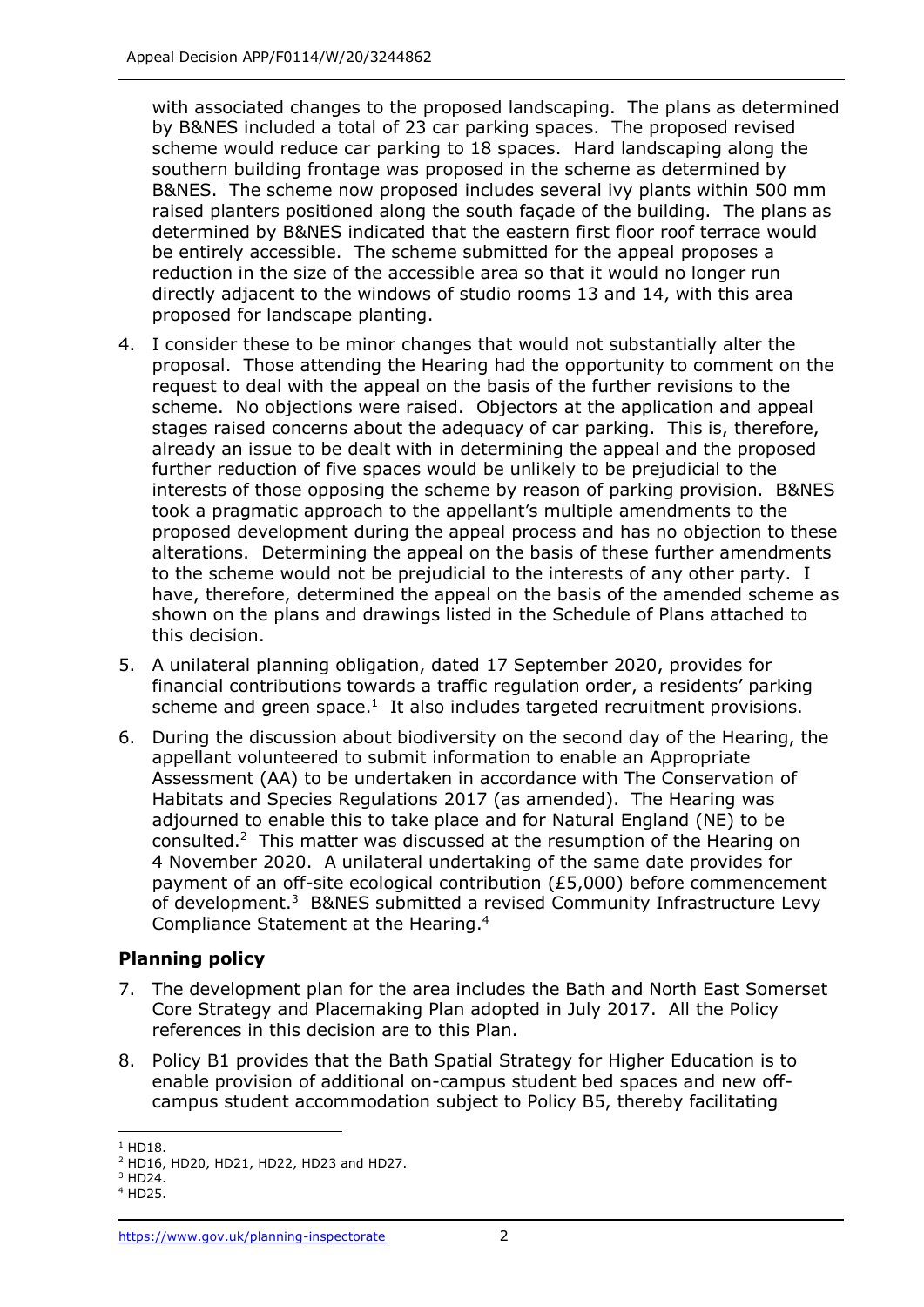growth in the overall number of students whilst avoiding growth of the student lettings market.

- 9. Policy B5 provides, among other things, that proposals for off-campus student accommodation will be refused within the Enterprise Zone where this would adversely affect the realisation of other aspects of the vision and spatial strategy for the City in relation to delivering housing, and economic development (in respect of office, industrial, retail and hotel space). Other Policies are cited in this decision where relevant.
- 10. I have also taken account of the *National Planning Policy Framework* (hereinafter the *Framework*) and the *Planning Practice Guidance* (hereinafter the *Guidance*).

# **Main issues**

11. The main issues in this appeal are:

- (a) The effects of the proposed development on employment provision.
- (b) The effects on the living conditions of future occupiers of the proposed development by reason of privacy, outlook and light.
- (c) The effects of the proposal on biodiversity.
- (d) Whether parking provision would be adequate.
- (e) The effects of the proposed development on heritage assets.
- (f) The need for student accommodation.
- (g) Whether there are reasonably available sites appropriate for the proposed development in areas with a lower risk of flooding and the application of the sequential test.
- (h) The effects of the proposed development on the vision and spatial strategy for the City.

# **Reasons**

# *The site and surroundings*

12. The 0.2245 ha appeal site lies within an industrial estate in the Newbridge area of Bath. The building currently on the appeal site comprises two units; a trade counter  $(1,085 \text{ m}^2)$ , which is a B8 use with ancillary A1, and a gymnasium  $(285 \text{ m}^2)$ , which is a D2 use, along with associated parking. It is immediately opposite the grade II listed Herman Miller industrial building, which was designed by Sir Nicholas Grimshaw and constructed in 1976/77. The listed building is now the Locksbrook Campus for the Bath School of Art and Design, Bath Spa University. Beyond the appeal site's northern boundary is a disused railway embankment with mature trees. To the east of the site is a B&NES Transport Services depot, and to the west there is a veterinary surgery and a welding business, along with residential properties on the other side of this part of Station Road. The appeal site lies within Bath Conservation Area, Bath World Heritage Site, Bath's defined Enterprise Zone and the Newbridge Riverside Strategic Industrial Estate.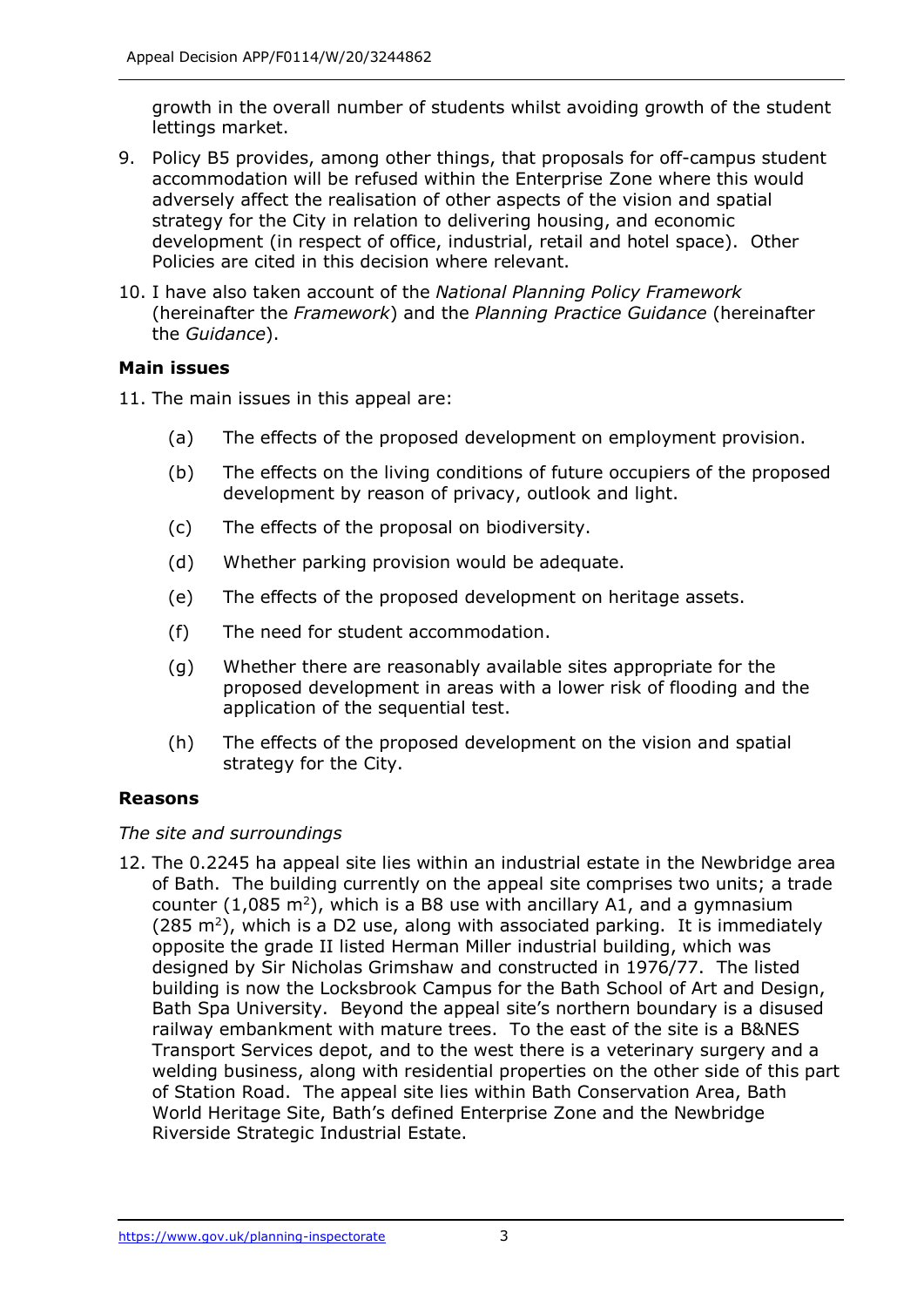#### *Employment provision*

- 13. The current B8 with ancillary A1 use  $(1,085 \text{ m}^2)$  provides for five full time equivalent jobs. The appellant estimates that the proposed light industrial use  $(1,354 \text{ m}^2)$  would provide for up to 28 full time equivalent employees. Policy B3 states that Newbridge Riverside will function as Bath's primary location for industrial enterprise, providing for a range of activities including advanced manufacturing. There is a presumption in favour of retaining land and premises in the B1, B2 and B8 use classes. This policy identifies the risk of an excessive loss of industrial space harming Bath's mixed economic profile, and highlights conflict between industrial activity and residential areas – particularly with regard to movement of heavy goods vehicles (HGV).
- 14. The proposal for light industrial use is, in accordance with Policy ED2A, acceptable in principle within Newbridge Riverside. The replacement gymnasium and purpose-built student accommodation (PBSA) would be 'other uses', which the policy states would be inappropriate because of the economic significance of Newbridge Riverside. Policy ED2A sets out the evidence that would be necessary to show that there is no reasonable prospect of land or premises being used for the allocated purpose. But that does not apply to the circumstances here, where the scheme would provide a net increase in business space, as advocated by the Development Requirement for Newbridge Riverside in Policy B3.3.1. However, Policy ED2A.3 is relevant and requires demonstration that non-industrial uses would not have an adverse impact on the sustainability of the provision of services from industrial premises that remained around the site.
- 15. The existing gymnasium (285  $m^2$ ) has been in operation since 1997 without any apparent adverse impact on nearby industrial uses. Its replacement within larger premises (364  $m^2$ ) would not be likely to materially alter this situation. The proposed PBSA would complement the university use of the converted Herman Miller building on the opposite side of Locksbrook Road. To the east, beyond a proposed covered cycle storage area, the PBSA would face towards the rear of a transport depot building. Activity and any related noise and disturbance would be more likely to arise at the front of this depot building and near to its access onto the road. This access would be separated from the PBSA by the large depot building. Given this relationship, the proximity of student accommodation would not be likely to impair the sustainability of the existing depot use.
- 16. Similar considerations apply to the specialist manufacturing business operated by Horstman from a large industrial building located to the east of the transport depot building and on the opposite side of the road. Vehicular access from Locksbrook Road to this property is at the western end of the Horstman site, but at a sufficient distance from the proposed PBSA so that any noise from activities such as loading/unloading would not be likely to result in any significant conflict between the uses. The proposed PBSA would add to pedestrian/cycle movements along and across Locksbrook Road, but the Highway Authority raises no issues regarding highway safety. The proposal would not materially exacerbate any existing conflict between industrial activity and residential development due to HGV movements in Newbridge Riverside. The proposed PBSA would not unduly constrain the use or redevelopment of the existing uses to the west of the appeal site any more so than currently exists due to the proximity of residential dwellings in Station Road.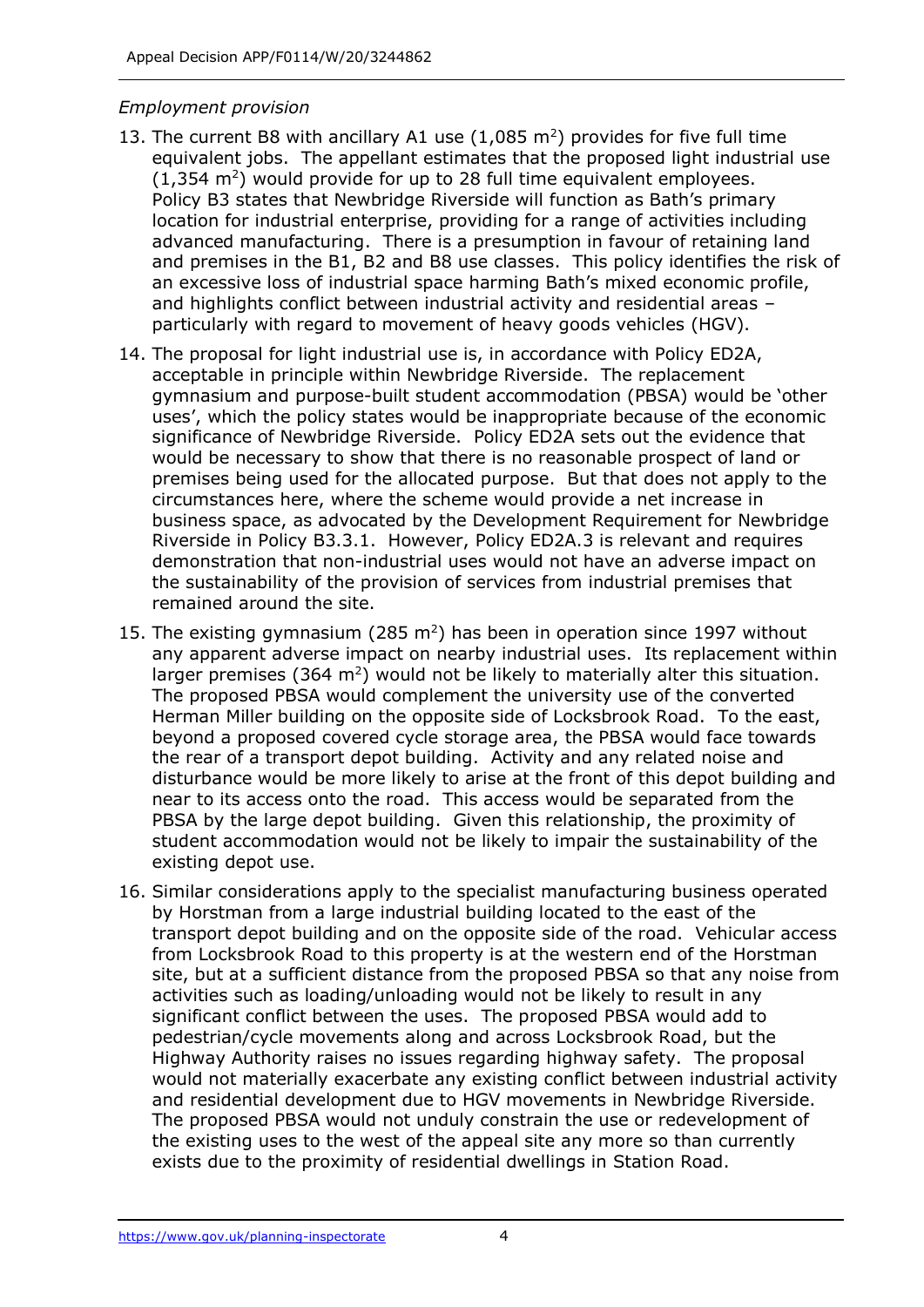17. The proposal would result in an increase in business floorspace of 260  $m^2$ . It would provide modern flexible premises suitable for high tech or advanced manufacturing with the potential to provide for significantly more jobs than the existing use. Subject to reasonable planning conditions with respect to hours of operation/deliveries and noise emissions, the proximity of the PBSA would not unduly constrain a light industrial use at ground and mezzanine level. I find no conflict with Policies B3.1 or ED2A. The proposed development would have a positive effect on employment provision and gains support from Policy B1.2 because it would contribute to an increase in jobs in the business services sector. This is a consideration that weighs in favour of the proposal.

#### *Living conditions*

- 18. The windows in the north facing elevation of the proposed PBSA would face towards the belt of trees on the adjoining land. These rooms would have a single aspect from one north facing window. Students might, at times, need to spend long periods of the day in these rooms, but I consider that the outlook would not impair the residential amenity of the accommodation. The proposed building would be set back from the embankment and line of trees. New planting and landscaping within the appeal site could be designed and managed to maintain an appropriate outlook. The view in summer would be towards attractive vegetation. The deciduous trees in winter would enable adequate light to these windows. Measures would be necessary to limit the emission of artificial light from north facing windows for biodiversity reasons, but that need not be at the expense of these rooms receiving adequate natural daylight.
- 19. The revisions to the scheme shown on drawing number AP 0 35A, along with the appellant's suggestion that the approved windows to studios 13 and 14 should be one-way glazing, would reasonably address B&NES's concerns about the use of the roof terraces potentially compromising privacy.
- 20. Potential noise and disturbance from a light industrial use on the ground and mezzanine floors impacting upon the student accommodation could be addressed by the imposition of conditions dealing with the level and character of noise emissions. The suggested conditions provide for an approved Sound Insulation Plan to include monitoring to ensure that the agreed internal ambient noise level performance for the proposed PBSA was not breached by any future occupation of the employment part of the building.
- 21. Subject to the imposition of appropriate planning conditions, the scheme would not result in unacceptable living conditions for the occupiers of the student accommodation. The scheme would comply with Policy D6 with respect to appropriate levels of privacy, outlook and natural light.

# *Biodiversity*

22. There is reasonable evidence to assume that the belt of trees to the north of the appeal site forms part of a network of habitat features used by horseshoe bats in the River Avon corridor. These trees are about 3 km from the nearest part of the Bath and Bradford-on-Avon Bats Special Area of Conservation (SAC). Tree pruning necessary to facilitate the appeal scheme would not be likely to have a significant effect on bats, which are a European protected species. However, in the absence of appropriate mitigation, artificial lighting would have the potential to result in the degradation of supporting habitat for bats. Future development of the site to the north of the appeal site could also potentially affect the trees within this corridor. It cannot be excluded on the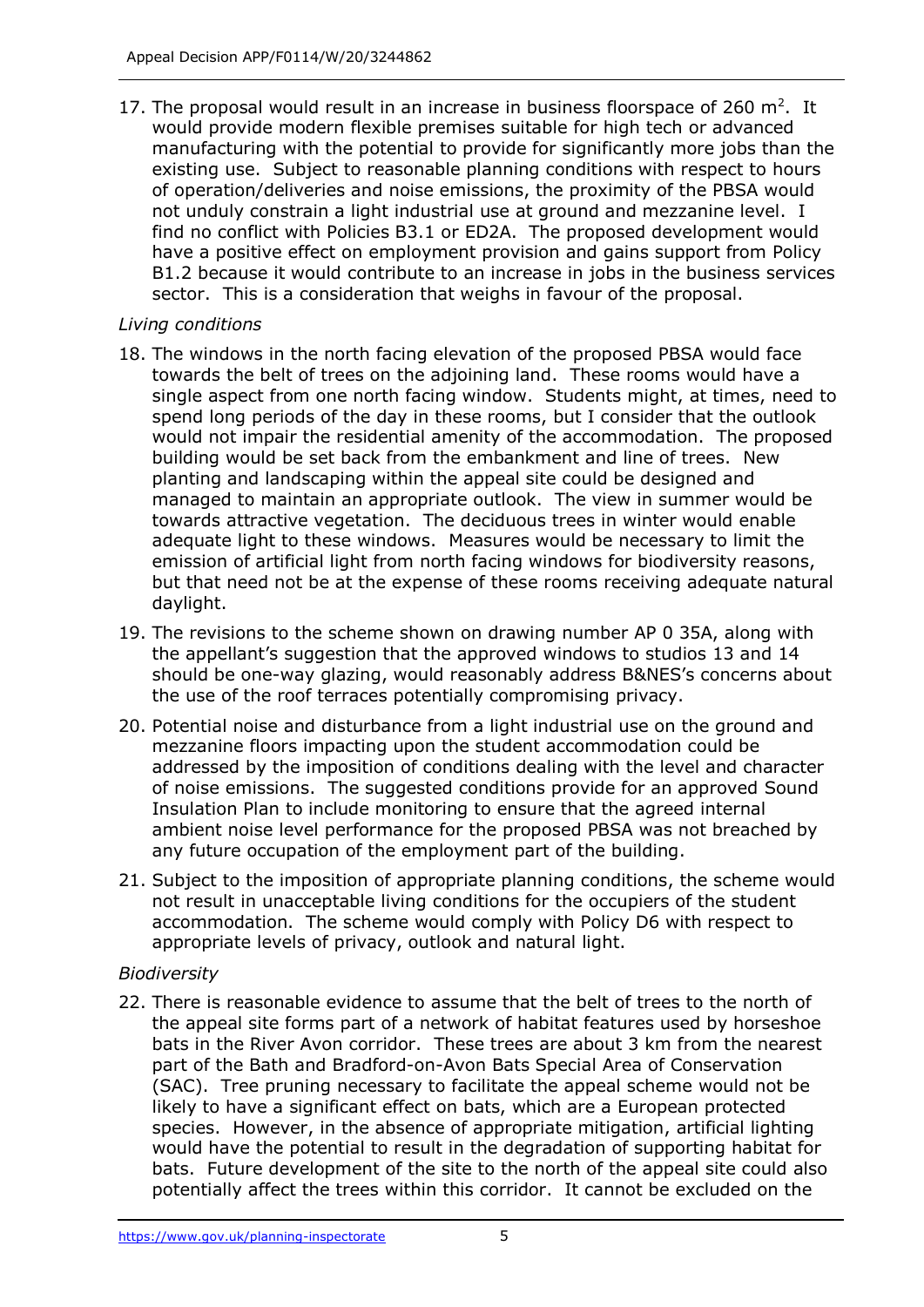basis of objective information that the proposal, alone or in combination with other plans and projects, would have a significant effect on the conservation objectives of the SAC.

- 23. Evidence was submitted at the Hearing to enable me to undertake an AA and NE was consulted. With the imposition of a planning condition to control artificial lighting NE concluded, beyond reasonable scientific doubt, that the proposed development would not adversely affect the integrity of the SAC. The suggested condition would, among other things, require an assessment to demonstrate levels of light spill onto the tree line no greater than 0.37 lux. With appropriate planning conditions the scheme would retain a dark corridor for bats to the north of the appeal site, which is a matter included in the Placemaking Principles for Newbridge Riverside in Policy B3. I have considered the conservation objectives for the SAC and I am satisfied that with the avoidance and mitigation measures proposed the appeal scheme would not adversely affect the integrity of the SAC.
- 24. Other nature conservation interests could be safeguarded by the imposition of appropriate conditions. There are no reasons to find against the proposal on the grounds of an adverse impact on biodiversity. I find no conflict with Policies NE3 and NE5 concerning protected species/habitats and ecological networks. Subject to appropriate conditions lighting would not have a detrimental impact on local ecology and so the proposal would comply with Policy D8. The scheme would not result in the fragmentation of existing habitats (Policy CP6.4), and would not be at odds with Policies NE1 and CP7 regarding green infrastructure.

#### *Parking provision*

- 25. Local residents object to the proposed development because of inadequate car parking provision, but this is not a matter raised by B&NES. The appeal site lies within a reasonably accessible location within the City, where 18 car parking spaces would be appropriate for the proposed industrial and gymnasium uses. There is no policy requirement for car parking provision to serve the proposed PBSA. This is of particular concern to the local community, where there is considerable demand for on-street parking in an area that contains residential and industrial development, along with a university campus.
- 26. However, the suggested condition for an approved student management plan includes parking restrictions and enforcement measures, which the appellant stated would be included within the students' tenancy agreements. This condition would be necessary and reasonable in the circumstances. The imposition of this condition would enable B&NES to approve appropriate mechanisms to manage student car parking, without the need to impose a residents' parking scheme. I am satisfied that this would be a sensible and effective approach to addressing local concerns about on-street parking congestion. The provision of 76 cycle parking spaces would be enough to encourage occupiers of the proposed development to use a sustainable travel mode.
- 27. In the circumstances that apply here both the proposed car parking and cycle storage provision would be adequate. There are no grounds to find against the proposal because of its likely effect on parking congestion in the local area.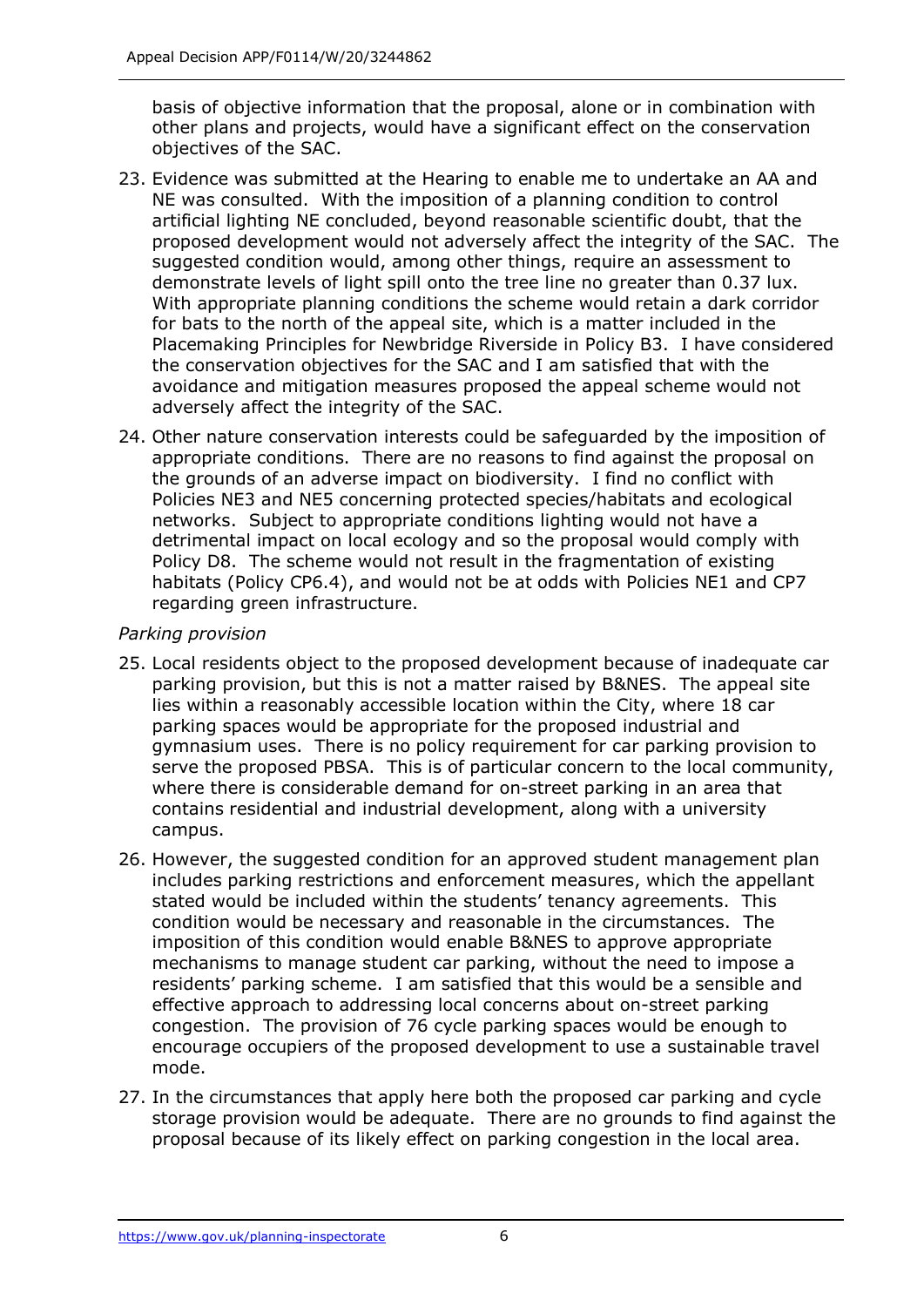#### *Design and heritage assets*

- 28. Submissions at the application and appeal stages included criticism of the modern building design and its effect on heritage assets, but these are not matters included in B&NES's reasons for refusing the application. The proposed building's exposed structure and modern materials, with dark metal panelling, are of particular concern to some objectors. However, the listed Herman Miller factory building was an innovative 'high tech' style for the 1970s, with its exterior comprising an aluminium cladding frame holding moulded glass reinforced GRP panels. The appeal scheme would continue this trend of high-quality and innovative industrial architecture.
- 29. In terms of bulk, the proposed building would be slightly higher than the listed building, but its mass would be broken up by the roof terraces above the mezzanine level. In addition, the listed building has a much longer street frontage than the proposed building. The proportions of the proposed building would not be out of scale in this context. Its innovative design takes appropriate clues from the industrial heritage of the area. The overall design and materials would result in a high-quality contemporary building for this part of the Enterprise Zone. The design approach responds appropriately to the Key Development Opportunities in Policy B3, which acknowledge that the varied context provides for a range of building typologies and scope for architectural freedom in Newbridge Riverside.
- 30. In accordance with section 72(1) of the Planning (Listed Buildings and Conservation Areas) Act 1990, I have paid special attention to the desirability of preserving or enhancing the character or appearance of Bath Conservation Area. The site lies within the Brassmill Lane, Locksbrook and Western Riverside character area of Bath Conservation Area. In the 2015 appraisal for this area, the Plumb Center building was identified as a "negative building and townscape feature". Key characteristics of the area include a long history of industrial and commercial use associated with the river, with mixed commercial and light industry with urban/suburban residential buildings and post-industrial redevelopment transforming parts of the character area. Given this local context, I consider that the proposed development would preserve the character and appearance of the Conservation Area.
- 31. I am required by section 66(1) of the Planning (Listed Buildings and Conservation Areas) Act 1990 to have special regard to the desirability of preserving the setting of a listed building. The grade II listed former Herman Miller building has a long frontage to Locksbrook Road, which is part of its setting. However, little of its heritage significance derives from its relationship with its setting. Its architectural importance is more significant, and this would not be diminished by the appeal scheme. The replacement of the existing Plumb Center building with a contemporary 'high tech' structure would enhance the setting of Sir Nicholas Grimshaw's listed industrial building.
- 32. The Outstanding Universal Value of Bath World Heritage Site concerns its Roman and Georgian architecture, the hot springs, along with the green setting of the City. It is only the latter that could potentially be affected by the appeal scheme. However, the limited tree pruning proposed would not impact on Bath's green setting. The proposal would not harm the authenticity, integrity or cultural value of the World Heritage Site, and so would not conflict with Policy B4.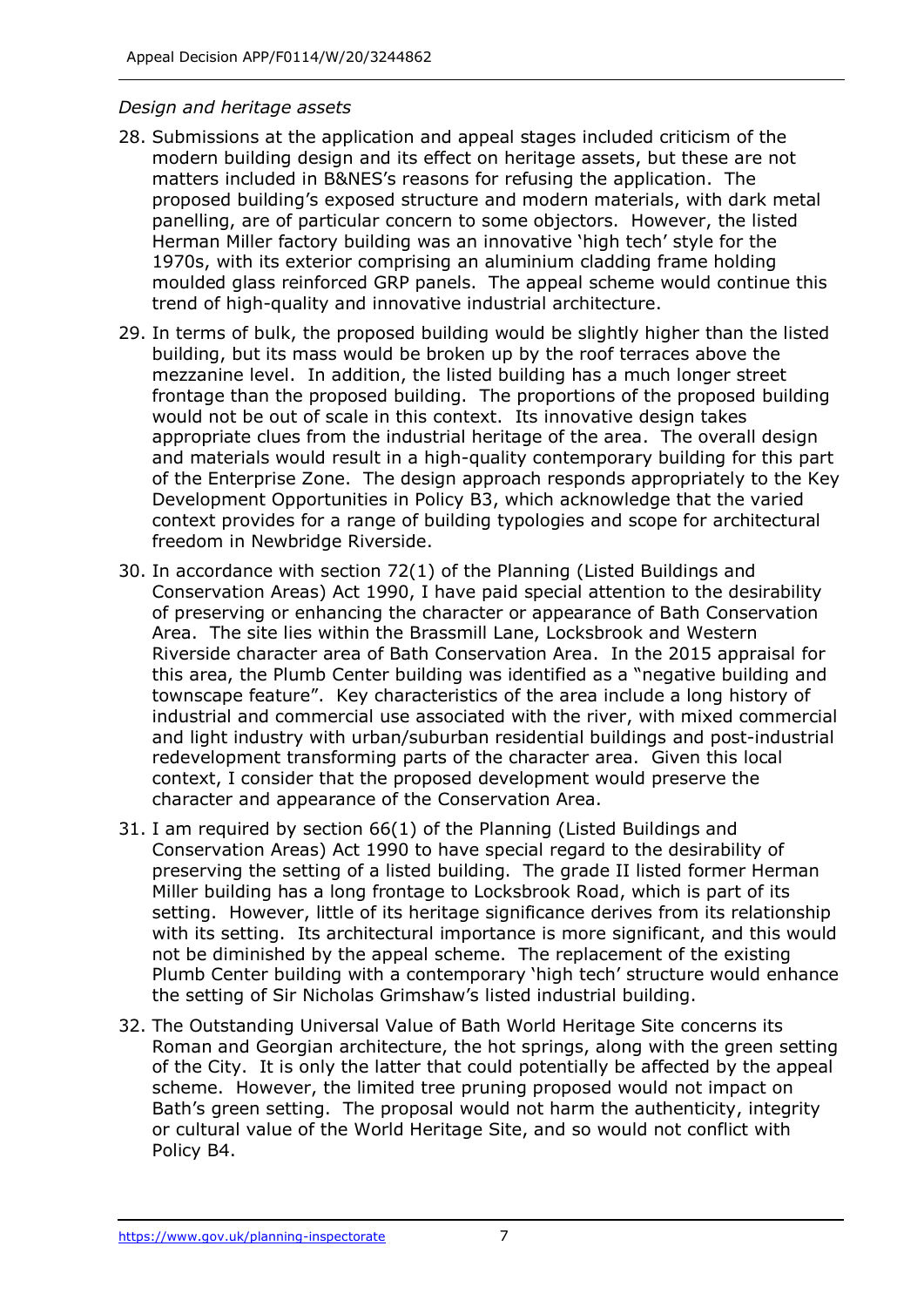33. The siting and design of the building would accord with Policy NE6 concerning trees. I find that the proposed development would be of high-quality design consistent with Policy CP6.1.a. It would preserve the character and appearance of Bath Conservation Area and would enhance the setting of the listed building. The appeal scheme complies with Policies CP6.2 and HE1. There are no reasons to find against the proposal on design or heritage grounds.

## *Need for student accommodation*

- 34. B&NES acknowledges the benefits that PBSA can bring but gives this minor weight. The appellant considers that the proposal could "free-up" in excess of twenty dwellings for the local private rented sector. B&NES argues that there is no evidence that previous PBSA schemes have had this effect and that the proposed accommodation would be unlikely to be a comparable alternative to shared accommodation in Houses in Multiple Occupation (HMO), because it would be more expensive. However, it seems to me that this 'freeing-up' effect may not have been apparent in the past because of the increasing numbers of students needing accommodation, along with the dominant role of the private rented sector in Bath.
- 35. There is evidence that between 2014/15 and 2018/19 combined student numbers at Bath and Bath Spa Universities increased by 908 per annum, and that currently it is estimated that 60% of the total full-time student population of 23,142 students lives in HMOs. The universities currently provide accommodation for about 5,811 students. The 13 existing private PBSA schemes have 1,713 bed spaces, with some 879 bed spaces under construction or in the pipeline. An estimated 1,630 students live at home with parents. It is difficult to be precise about the number of PBSA bed spaces that are likely to be needed, but I prefer the appellant's more up to date analysis, which points to only 0.36 purpose-built bed spaces per student. Even if student numbers in Bath remain at the present level there is evidence of a substantial shortfall in available purpose-built student bed spaces and a heavy reliance on the private rented sector.
- 36. It is difficult to predict what effect the COVID-19 pandemic might have on the number of international students attending the universities in Bath in the future, and on the overall need for PBSA. However, it is a reasonable assumption that in the lifetime of the appeal scheme, there will be strong demand for student accommodation. There are some advantages to both the students and to the local community in meeting this demand in dedicated student accommodation, rather than it being met by the private rented sector. There is some support for this in the *Guidance*, which states that all student accommodation can, in principle, count towards an authority's housing land supply, and can allow existing properties to return to general residential use or to remain in such use rather than being converted to student accommodation.<sup>5</sup> This is a concern reflected in Policy B5, which provides for monitoring of conversions from C3 dwellings to C4 HMOs, and for compensatory provision if achieving Bath and North East Somerset Core Strategy and Placemaking Plan's housing requirement is at risk.
- 37. It seems to me that making significant inroads into reducing the dominance of the private rented sector in meeting the demand for student accommodation in Bath would be likely to result in a substantial future demand for PBSA. The

<sup>5</sup> *Guidance* paragraph 034 Ref ID:68-034-20190722.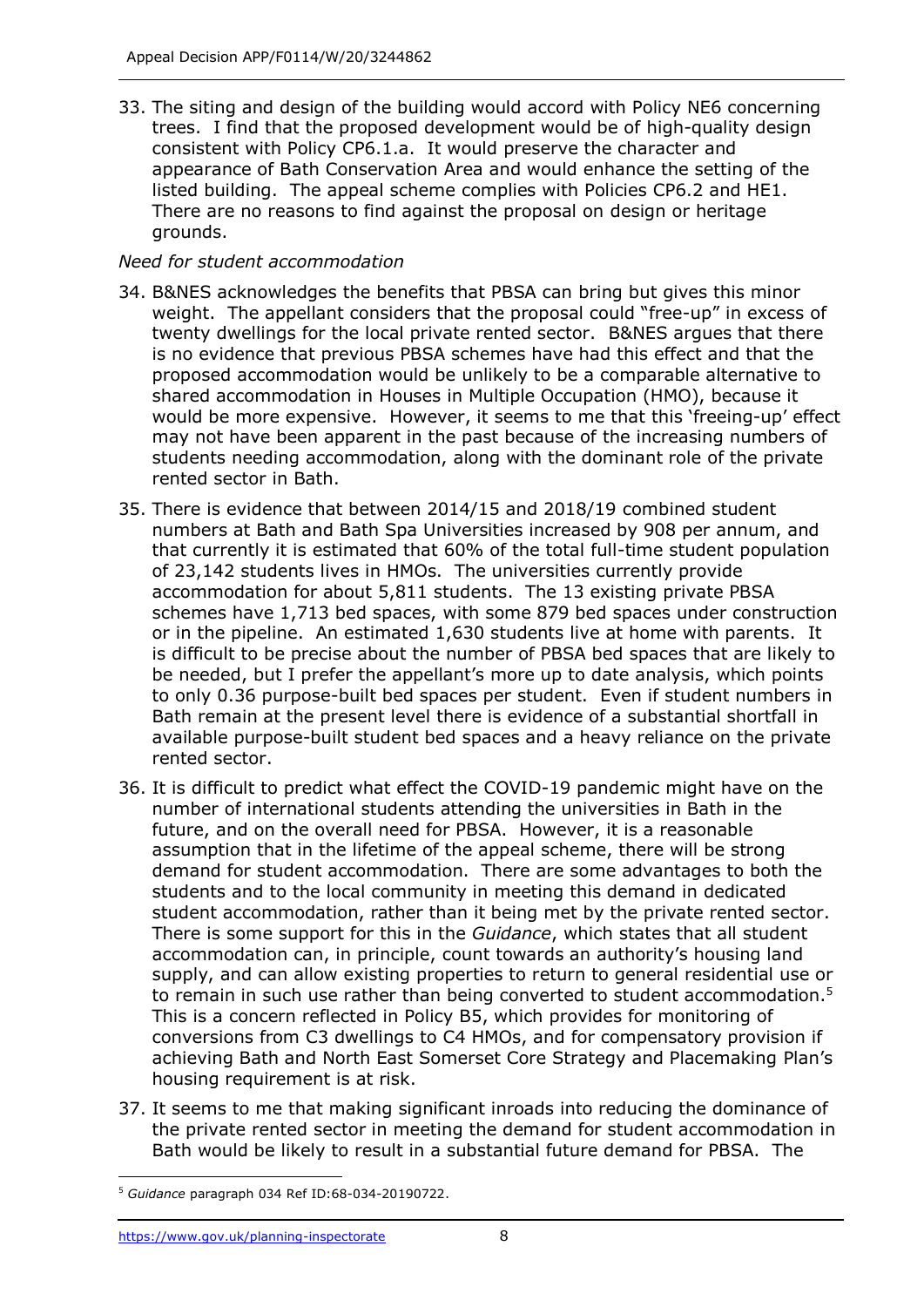likely demand for dedicated student accommodation is a consideration that weighs heavily in favour of the appeal scheme. I consider that the proposal would gain support from Policy B1 by facilitating growth in the overall number of students whilst avoiding growth of the student lettings market, but only if it complies with Policy B5, a matter I consider later in this decision.

## *Flood policy*

- 38. *Framework* paragraph 158 states that the aim of the sequential test is to steer new development to areas with the lowest risk of flooding. It adds that development should not be permitted if there are reasonably available sites appropriate for the proposed development in areas with a lower risk of flooding. Policy CP5, concerning flood risk management, follows the sequential approach set out in the *Framework*. The *Guidance* advises that when applying the sequential test, a pragmatic approach on the availability of alternatives should be taken.<sup>6</sup>
- 39. Most of the appeal site lies within Flood Zone 2, with sections along its northern boundary located within Zone 1. There is a medium probability of flooding in Zone 2, which the appellant acknowledges only concerns the proposed PBSA, and not the light industrial or gymnasium elements of the appeal scheme. The proposed employment use would be located within a site allocated for that purpose in the development plan through the sequential test. Therefore, the test for this use does not need to be applied again.<sup>7</sup> The increase in the floorspace of the gymnasium from 285 m<sup>2</sup> to 364 m<sup>2</sup> would be a minor development that should not be subject to the sequential test.<sup>8</sup>
- 40. In my Pre-Hearing Note, the parties were invited to indicate whether the 'proposed development' and associated catchment for a sequential test assessment should comprise a mixed use building for B1c, D2 and student accommodation, or a disaggregation of these as separate buildings that could occur on different sites. I have taken the submissions from the parties into account in applying national policy to the particular circumstances that apply here.
- 41. I was not referred to any specific policy or guidance about disaggregating schemes for the purposes of applying the sequential test. It is not ruled out by policy/guidance. On the contrary, the reference in the *Guidance* to defining the catchment area to apply to the sequential test is to the "type of development" and not specifically to the actual scheme that is proposed. $9$  The parties agree that it is a matter of planning judgement as to whether or not a scheme should be disaggregated. It seems to me that this turns on the strength of any nexus between the constituent parts of a composite scheme.
- 42. The appellant argues that the nexus here is a cross-funding link between the PBSA and the re-provision and improvement of the employment space and gymnasium. However, no convincing evidence was submitted about the significance of any cross-funding in this regard. The proposal is described as a "mixed use building", but there are no physical connections between the proposed uses. Furthermore, there are no functional or operational reasons why there should be. I was not referred to any other commercial, legal or management mechanisms linking the different uses. Any common use of the

<sup>6</sup> *Guidance* paragraph 033 Ref ID:7-033-20140306.

<sup>7</sup> *Framework* paragraph 162.

<sup>8</sup> *Framework* paragraph 164 and *Guidance* paragraph 033 Ref ID:7-033-20140306.

<sup>9</sup> *Guidance* paragraph 033 Ref ID:7-033-20140306.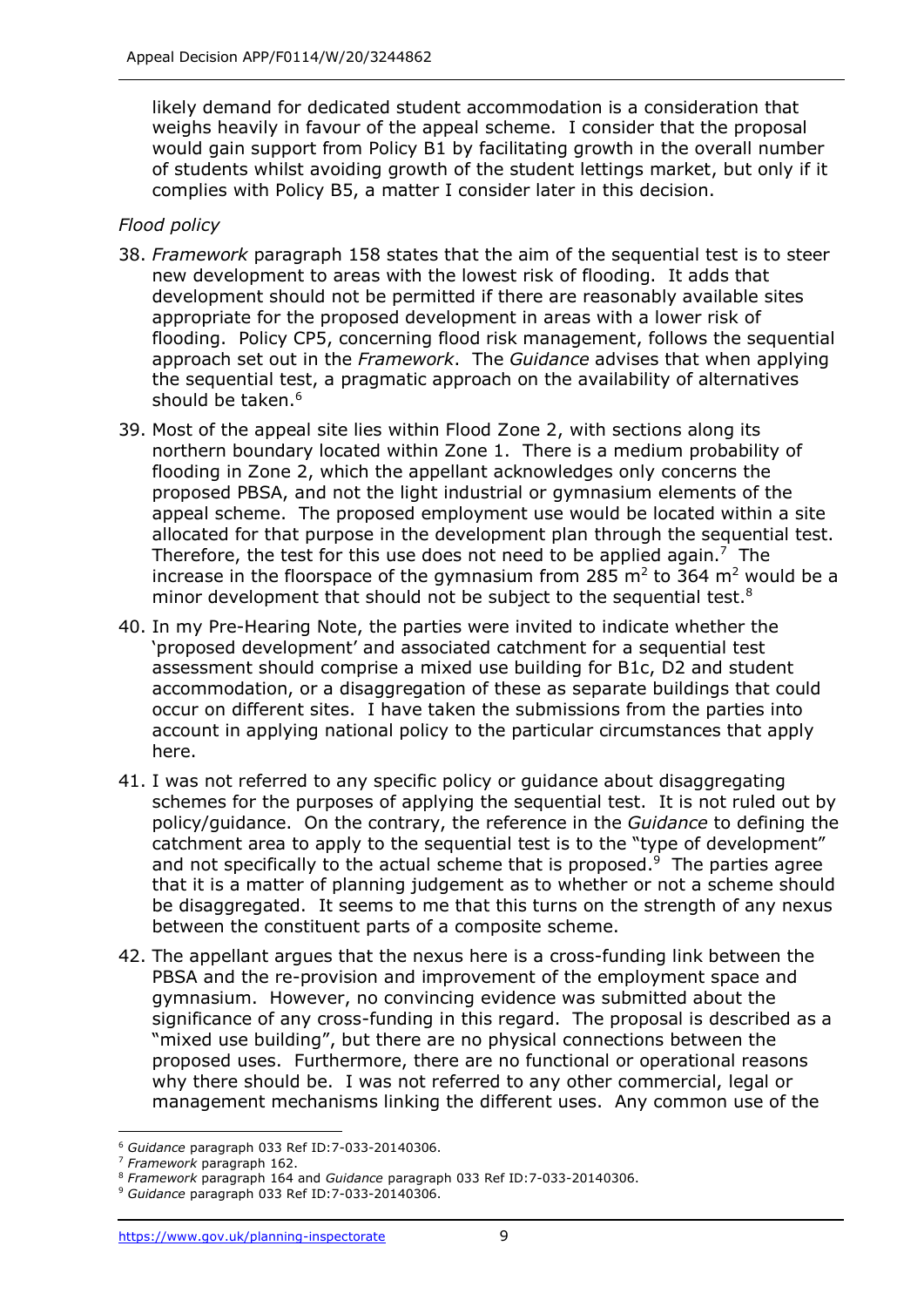access, parking and landscaping would fall far short of amounting to a nexus that results in a meaningful bond between the proposed uses. The appellant has advanced no sound reasons why the PBSA and the employment/gymnasium uses could not be in separate buildings on separate sites within appropriate catchment areas for the respective uses.

- 43. The *Guidance* distinguishes between the uses for the purposes of applying flood risk policy, with PBSA included as 'more vulnerable', and the replacement employment and gymnasium as 'less vulnerable'. 10 My judgement here is that the proposed PBSA and the employment/gymnasium uses should be disaggregated for the purposes of applying the sequential test. The 'type of development' for defining the appropriate catchment area and applying the sequential test comprises 52 student studios and 28 student en suite rooms in cluster flats. The appellant disputes the appropriateness and availability of the four sites in Flood Zone 1 identified by B&NES as being sequentially preferable to the appeal site. These sites are located at Claverton campus, Burlington, Jews Lane and Shaftesbury Road.
- 44. The strategy in Policy B5 seeks development of about 2,000 study bedrooms at the Claverton campus, but the Hearing was advised that only 1,000 have been provided so far. An area within the University of Bath at Claverton is allocated by Policy SB19 for additional student residential accommodation. However, this is an area of pre-existing development where redevelopment or new development for student accommodation would be supported in principle. The University's emerging Development Framework indicated a potential capacity of up to 930 beds of student accommodation on the campus. But the evidence adduced at the Hearing is that a new masterplan remains to be developed, with no current opportunities to expand the campus. Moreover, it is not clear to what extent areas identified in the emerging masterplan are currently required for car parking or playing fields. The Hearing was advised that the University is considering replacement parking and artificial pitches, but there is no indication of progress or likely timing. Claverton campus is likely to provide additional student accommodation in the longer term, but the evidence does not demonstrate that it is currently a reasonably available site for the student accommodation proposed in the appeal scheme.
- 45. With disaggregation of the proposed development and flexibility in the design of 52 student studios and 28 student en suite rooms in cluster flats, the 0.13 ha Burlington site would not be inappropriate by reason of its size. Policy SB16 includes residential development, which can include student accommodation, in the Development Requirements and Design Principles for this site. With disaggregation of the appeal scheme there is no evidence to show that the Burlington site is not reasonably available for PBSA.
- 46. Similar considerations apply to the 0.18 ha Old Bakery site in Jews Lane. This site has planning permission for a student accommodation building with 63 bedrooms and a flexible employment building (Class B1). The appellant argues that the site has not been marketed, but that need not rule out the possibility that it could be reasonably available to provide PBSA. No other convincing reasons have been advanced to demonstrate that this site is not reasonably available for the development of 52 student studios and 28 student en suite rooms in cluster flats.

<sup>10</sup> *Guidance* Table 2 paragraph 066 Ref ID:7-066-20140306.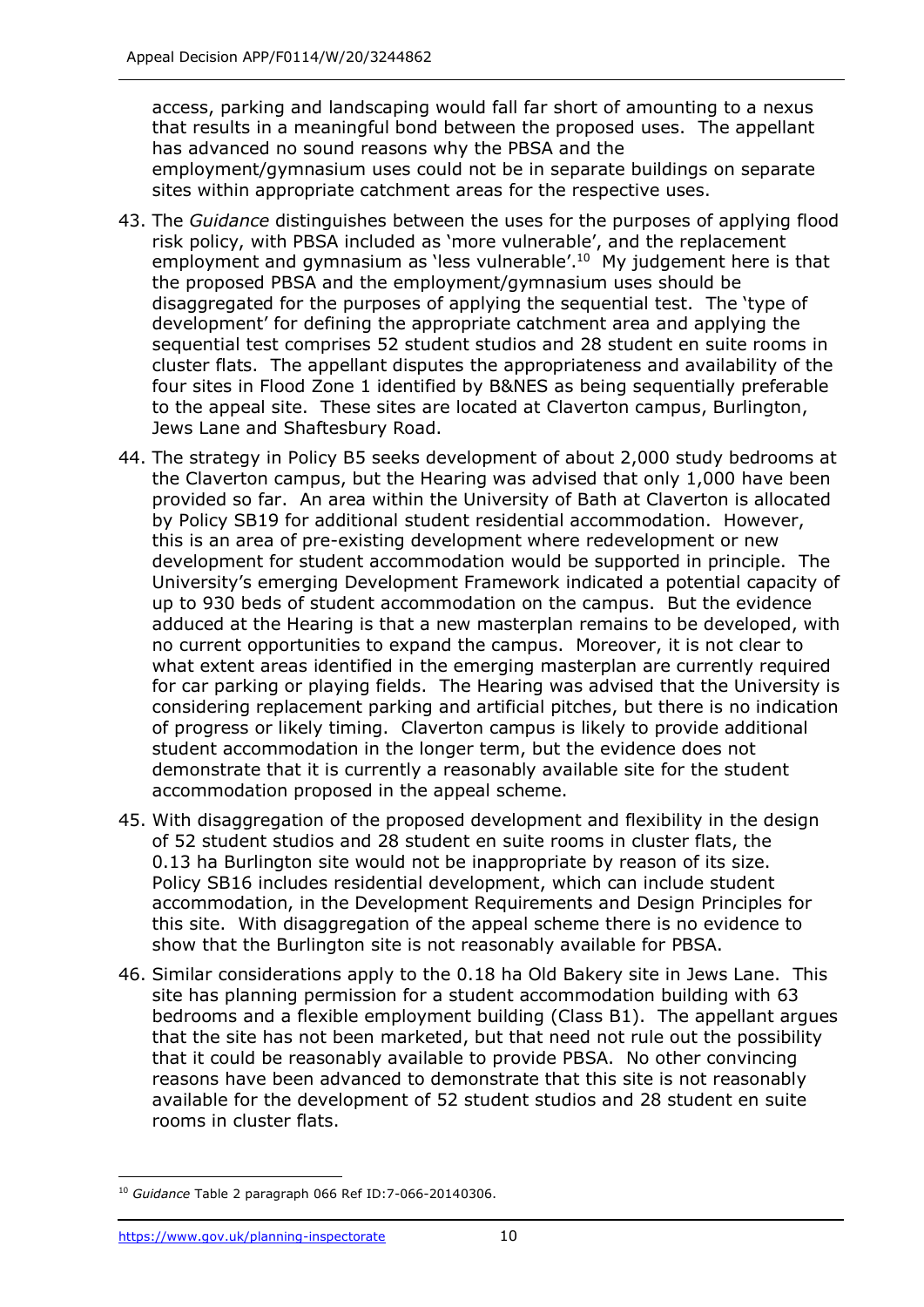- 47. The 0.445 ha Scala site on Shaftesbury Road is the subject of a planning application for a mixed development that includes the erection of student accommodation, including 96 student bedrooms and associated ancillary space. B&NES recognises the potential of this site for development, although it is not allocated or included in housing land availability assessments. At the time of the Hearing, the application had not been determined and there were objections to the proposal. Nevertheless, for the purposes of applying national flood policy, and taking a pragmatic approach, it seems to me that this is a site that can be considered reasonably available for the PBSA element of the appeal scheme. Again, any absence of active marketing is not determinative of availability.
- 48. The appellant's case is that even if another site in Flood Zone 1 was appropriate and reasonably available, that would not warrant refusal of the appeal scheme as all material considerations have to be weighed in the planning balance. It is argued that this would be particularly so if it was necessary, in order to meet the need, for all the currently appropriate and available sites to be developed. Prior to the masterplan for the Claverton campus bringing forward sites for student accommodation there are only three sites in Flood Zone 1 that can reasonably be considered available for PBSA. It is unlikely, in my view, that these three sites, even if all were developed, would make much of an inroad into meeting the likely future demand for student accommodation identified above. This is particularly so if B&NES's aims are to be achieved with respect to facilitating growth in the overall number of students whilst avoiding growth of the student lettings market and not adding to concentrations of HMOs (Policies B1 and B5).
- 49. The *Framework* states that the sequential test aims to steer new development to areas with the lowest risk of flooding. But it seems to me that this policy acknowledges that it might not be possible to do so in all circumstances. The wording of the policy, which aims to 'steer' development, and indicates that development 'should' not be permitted if there are reasonably available sites appropriate for the development, admits of some discretion rather than requiring a mandatory refusal. Meeting the current need for PBSA is likely to require more than the totality of the three sites I have found to be appropriate and available. In the particular circumstances that apply in this case, regarding the need for PBSA and the limited availability of appropriate sites in Flood Zone 1, I consider that the sequential test is met. If I am wrong about that and applying the sequential test indicates that the development should not be permitted, then the proposal would be at odds with flood risk policy in the *Framework* and would also conflict with Policy CP5. I deal with this in the planning balance section of this decision.
- 50. Leaving aside matters concerning the sequential test, the proposed habitable accommodation would be on the upper floors of the building where electrical infrastructure could be designed to be above flood levels. A safe escape route could be provided to higher ground. The proposed development would minimise its contribution to flood risks elsewhere and, subject to the imposition of appropriate planning conditions, could be made safe throughout its lifetime by incorporating mitigation measures. In this regard the appeal scheme would comply with the requirements of Policy CP5.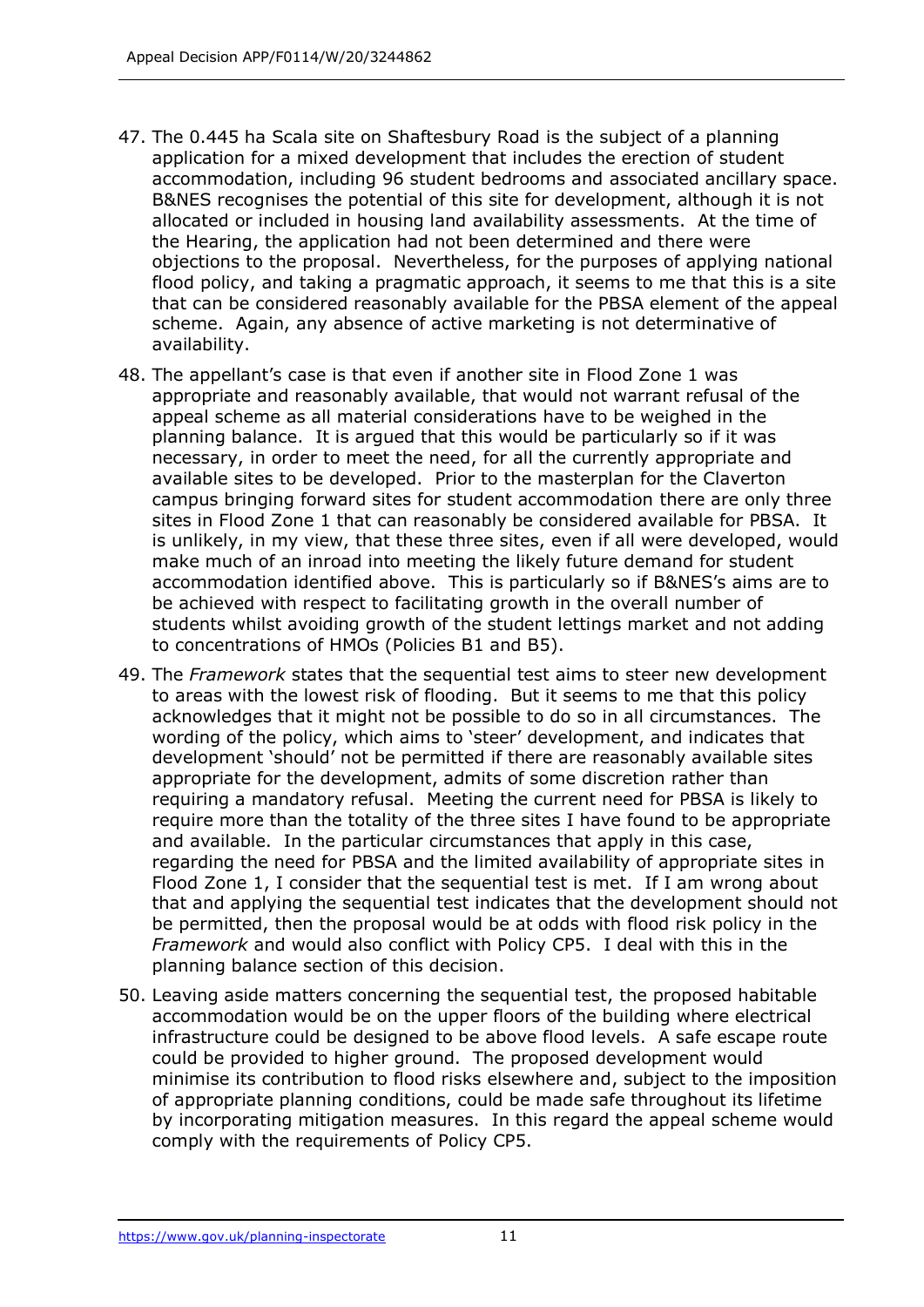## *Vision and spatial strategy for the City*

- 51. B&NES is concerned about the proposed PBSA adding to an overconcentration of student accommodation in this part of the City. The site lies within an area with a recorded HMO concentration of 10%-14%. There are two PBSA developments nearby, on the opposite side of the river to the appeal site that are within the Policy B3 boundary. Others are promoted further to both the east and west of the appeal site, outside, but adjoining, the Policy B3 boundary. B&NES's views about an overconcentration of student accommodation are not convincing. It seems to me that the acknowledged demand for student accommodation would either be met in PBSA or in HMOs. In the absence of the appeal scheme, the likelihood would be that more of the private rented sector housing would be occupied by students, thereby adding to any overconcentration of HMOs. If, as some submissions suggest, students are associated with anti-social behaviour and parking congestion, it would be preferable to accommodate them in a limited number of sites rather than in HMOs dispersed throughout residential areas. This would provide better opportunities to manage occupation of the accommodation and car parking. On the appellant's evidence, the appeal scheme could potentially free-up more than 20 HMOs, whereas dismissing the appeal could lead to more than 20 dwellings being converted to student accommodation.
- 52. The proposal would not be at odds with the vision set out in the Bath and North East Somerset Core Strategy and Placemaking Plan, which seeks to conserve and enhance Bath's unique sense of place of international significance to maintain its key competitive advantage as a high-quality environment. The vision adds that the realisation of a range of development opportunities within the Enterprise Zone would greatly improve the City aesthetically and as a business-friendly place. The appeal scheme is consistent with these aims. The proposed development would also accord with the vision in delivering new housing and enabling regeneration in a more energy and resource efficient manner.
- 53. In terms of the spatial strategy for the District, the proposal would accord with five of the matters included in Policy DW1, by which the overarching strategy to promote sustainable development would be achieved. These are: 1. Focussing new housing, jobs and community facilities in Bath; 2. Making provision to accommodate a net increase in jobs and the supply of housing; 3. Prioritising the use of brownfield opportunities for new development; 5. Designing development in a way that is resilient to the impacts of climate change; and 7. Protecting the biodiversity resource.
- 54. Policy B1 sets out Bath's spatial strategy for the City. The appeal scheme would contribute to a net increase in jobs, and would assist in countering B&NES's concern about too rapid a rate in the contraction of industrial floorspace.<sup>11</sup> The proposal would not conflict with the spatial strategy's aim to sustain a mixed economy to support Bath's multi-skilled workforce and multifaceted economic base by retaining a presumption in favour of industrial land in the Newbridge Riverside area. It would regenerate a part of the Enterprise Zone to create a new area of attractive and productive townscape in accordance with Policy B1.5.a. The proposed rooftop solar panels would accord with Policy B1.11.a by enabling renewable energy generation. The 52 student

 $11$  The strategy for Bath in Policy B1.2.e includes planning "for a contraction in the demand of industrial floor space from about 167,000 m<sup>2</sup> in 2011 to about 127,000 m<sup>2</sup> in 2029".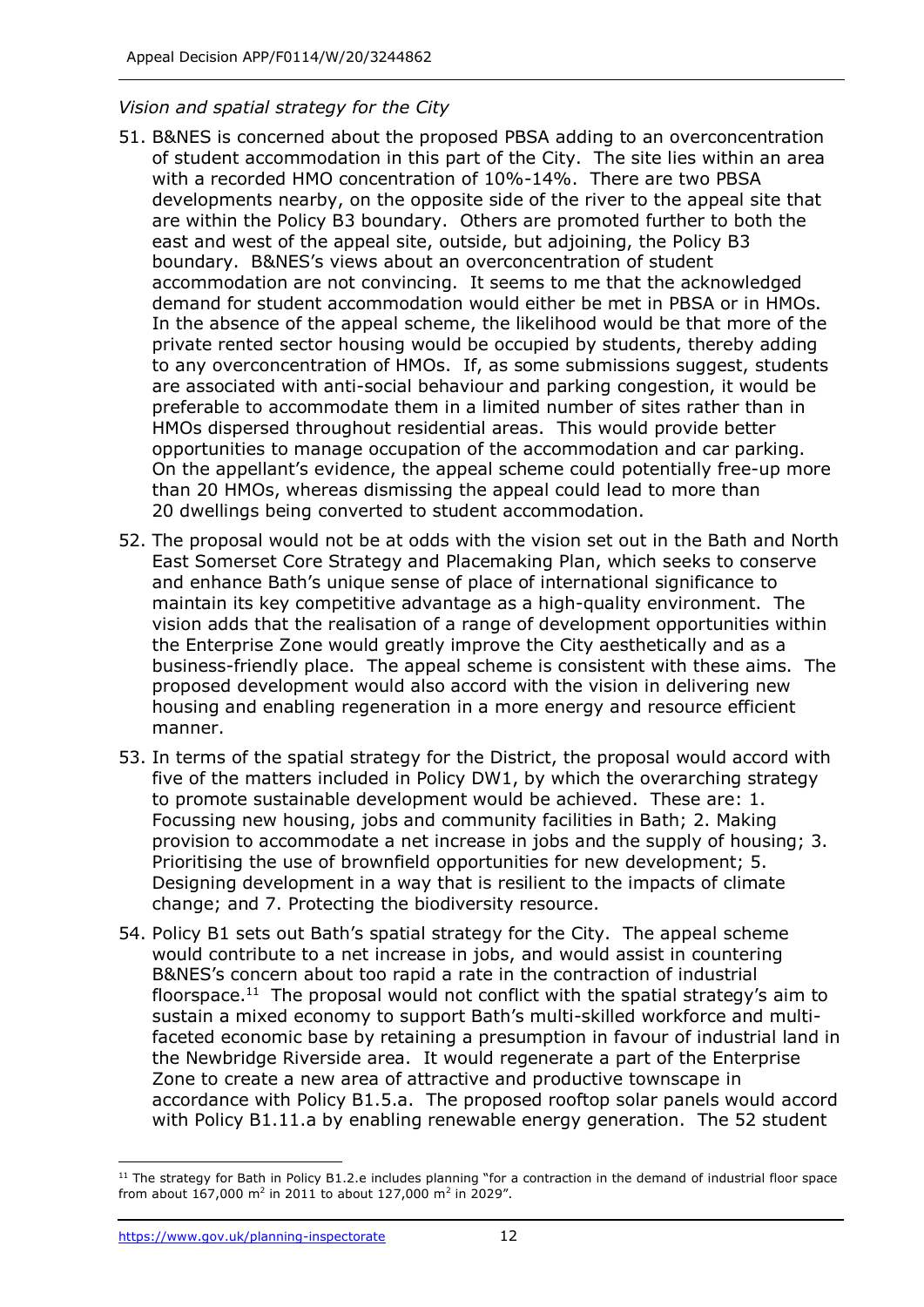studios and 28 student en suite rooms in cluster flats would contribute to the choice in tenure and housing type in Bath. I find no conflict with Policy CP10 concerning housing mix.

55. The appeal site lies within the Enterprise Zone. However, the proposed development would not adversely affect the realisation of other aspects of the vision and spatial strategy for the City in relation to housing and economic development. I find no conflict with Policy B5, and so the proposal would accord with Policy B1.7.a.

## *Planning balance and policy*

- 56. The starting point for the determination of this appeal is the development plan. I am required to make my determination in accordance with it, unless material considerations indicate otherwise. The proposed development gains support from Policy B1, since it would contribute to an increase in jobs in the business services sector, regenerate a part of the Enterprise Zone and provide offcampus student accommodation in accordance with Policy B5, so assisting to avoid growth of the student lettings market. Even if I had concluded differently about applying the sequential test, such that conflict with Policy CP5 is a policy consideration that pulls in the opposite direction, my judgement is that this conflict would be outweighed by the support the scheme gains from Policy B1, and so, overall, the proposal would accord with the development plan as a whole.
- 57. If the proposed development were to be at odds with the *Framework's* sequential test, it would, nevertheless, contribute towards meeting the needs of a group with specific housing requirements. Allowing the appeal would also gain some support from the *Guidance* insofar as the dedicated student accommodation would assist in taking pressure off the private rented sector.<sup>12</sup> Thus, even if I am wrong about the sequential test, my judgement is that, taken overall, and having regard to the specific circumstances that apply in this case, the proposal would reasonably comply with national policy and guidance.
- 58. Nevertheless, if the proposal fails to meet the sequential test that would bring it into conflict with a key element of national and local flood risk policy. This would weigh heavily against the proposal. However, in my judgement, the contribution the proposed development would make to meeting the current need in Bath for PBSA, along with the provision of improved employment space, outweighs any harm resulting from conflict with national and local flood risk policy. I find that the planning balance falls in favour of the proposal.

#### *Other matters*

59. I have taken into account all the other matters raised in the evidence, including the objection from the occupier of the Plumb Center drawing attention to the fact that the existing premises are currently being used productively as a builders' merchants in accordance with relevant policy for the industrial estate. Neither this, nor any of the other matters raised, are sufficient to outweigh my conclusions on the main issues, which have led to my decision on this appeal.

<sup>12</sup> *Guidance* paragraph 004 Ref ID:67-004-20190722.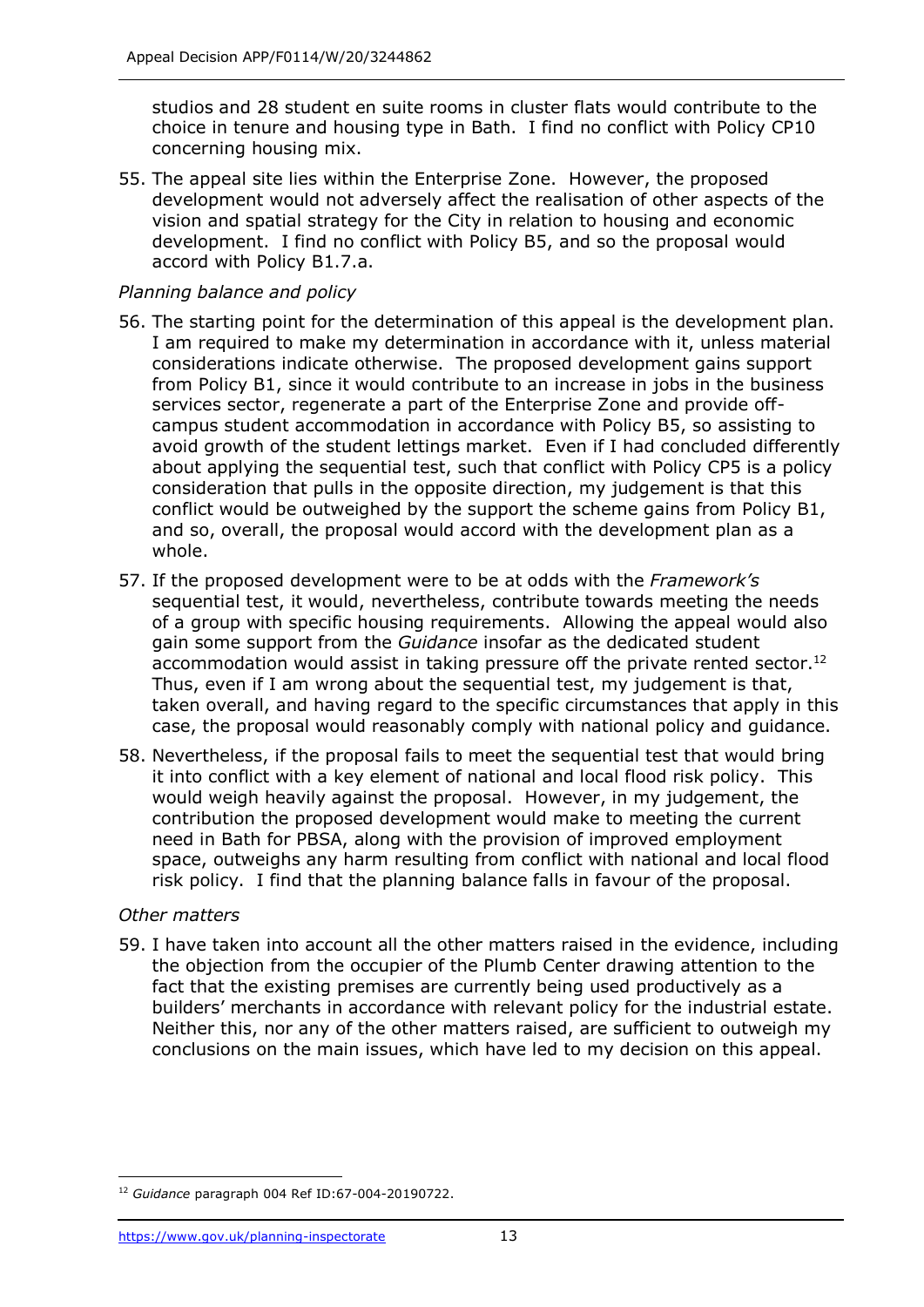# **Conditions and obligations**

- 60. The parties have suggested conditions that would be acceptable if the appeal were to be allowed, including pre-commencement conditions. I have considered the need for these and their wording in the light of the advice contained in the *Guidance*. Where necessary minor changes to the suggested wording would be required so that conditions would be precise and enforceable.
- 61. The standard commencement period would be appropriate (Condition 1). Otherwise than as set out in this decision and conditions, it would be necessary that the development be carried out in accordance with the approved plans discussed at the Hearing, to provide certainty for all parties (Condition 2). An approved Construction Management Plan would be required to safeguard the amenity of the area in accordance with Policies D6 and ST7 (Condition 3). External materials would need to be approved in the interests of the appearance of the area and to comply with Policy CP6 (Condition 4). To accord with Policy PCS5 measures to deal with any land contamination would be necessary given the past use of the site (Conditions 5-8).
- 62. Flood management measures would need to be approved and implemented before the first occupation of the development given that part of the site lies within Flood Zone 2 (Condition 9). Measures to protect trees would be necessary for townscape and biodiversity reasons in accordance with Policy NE6 (Condition 10). More details about landscaping would be required for similar reasons (Condition 11). To comply with Policies CP6 and NE3 potential light pollution would need to be controlled to safeguard the bat corridor (Condition 12). Construction of the revised vehicular access would be required, and the existing access closed, for highway safety reasons in accordance with Policy ST7 (Conditions 13 and 17). The amenity of the area would need to be safeguarded by an approved student management plan (Condition 14).
- 63. An approved Travel Plan compliant with Policy ST1 would assist in maximizing the sustainable transport advantages of the development (Condition 15). To comply with Policy ST7 spaces for the parking of vehicles would need to be kept available for that purpose, and cycle storage provided (Conditions 16 and 22). An approved detailed drainage strategy would be required for amenity reasons in accordance with Policy CP5 (Condition 18). A Sound Insulation Plan would need to be approved, implemented and verified to limit noise between the light industrial use and the PBSA (Conditions 19 and 20). Measures would be necessary to comply with Policy SCR1 and B&NES's Sustainable Construction Supplementary Planning Document (Condition 21).
- 64. Hours of operation for the permitted uses would be required to safeguard the amenity of the occupiers of the PBSA (Conditions 23 and 24). Rights under the Use Classes Order and permitted development rights for the industrial and gymnasium uses would need to be restricted to maintain the strategic objectives of the industrial estate and to safeguard the amenity of the occupiers of the PBSA (Conditions 25 and 26). A Wildlife Protection and Enhancement Scheme would need to be approved and implemented in the interests of biodiversity (Condition 27). Approval of proposed ground levels would be necessary for flood risk reasons and in the interests of the amenity of the area (Condition 28). Insufficient details are available about the proposed rooftop solar panels and so approval (Condition 29) would be necessary prior to implementation, and retention thereafter, in accordance with Policy SCR1.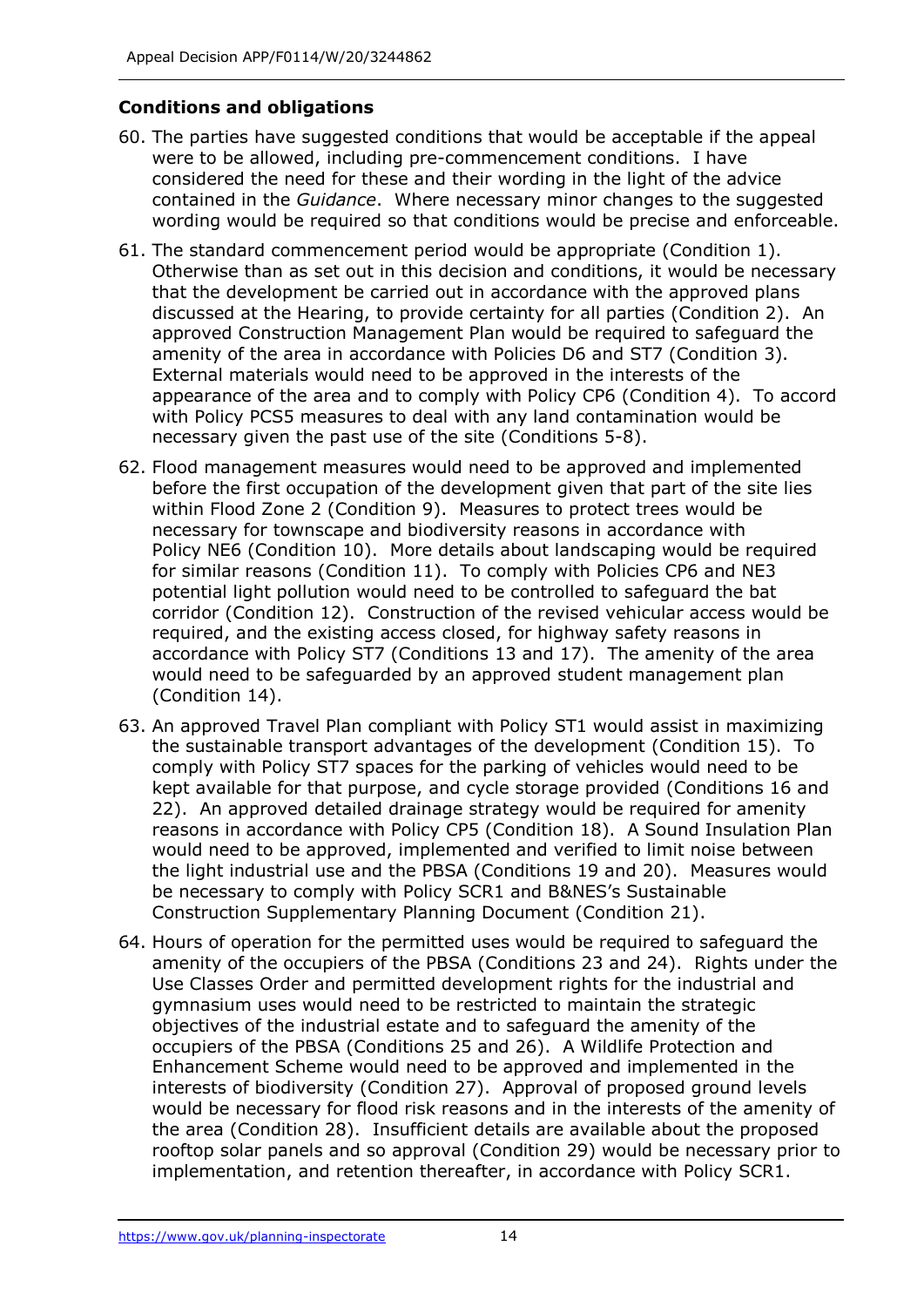- 65. The targeted recruitment and financial contributions towards a traffic regulation order and green space provided for in the unilateral planning obligation dated 17 September 2020 would be necessary to enable the development to proceed for the reasons set out in HD25. However, the contribution towards a residents' parking scheme would not be reasonable given that the student management plan required by Condition 14 would include provisions for student parking restrictions that would be enforced by means of tenancy agreements. I am satisfied that the development would be acceptable without the need for a contribution towards a residents' parking scheme. The respective obligation is therefore unnecessary, and I have not taken it into account in determining this appeal.
- 66. The off-site ecological contribution of £5,000 included in the 4 November 2020 unilateral undertaking would be necessary and reasonable to allow enhancement and management of trees and vegetation to the north of the appeal site given that the proposed development would require some canopy and crown reduction of trees that overhang the boundary.

# **Conclusions**

67. The planning balance falls in favour of the proposed development. While relevant policies may pull in different directions, overall, the appeal scheme would comply with the development plan. It would also reasonably accord with national policy and guidance when taken as a whole. There are no material considerations here to indicate that the appeal should be determined other than in accordance with the development plan. For the reasons given above and having regard to all other matters raised, I conclude that the appeal should be allowed.

*John Woolcock* Inspector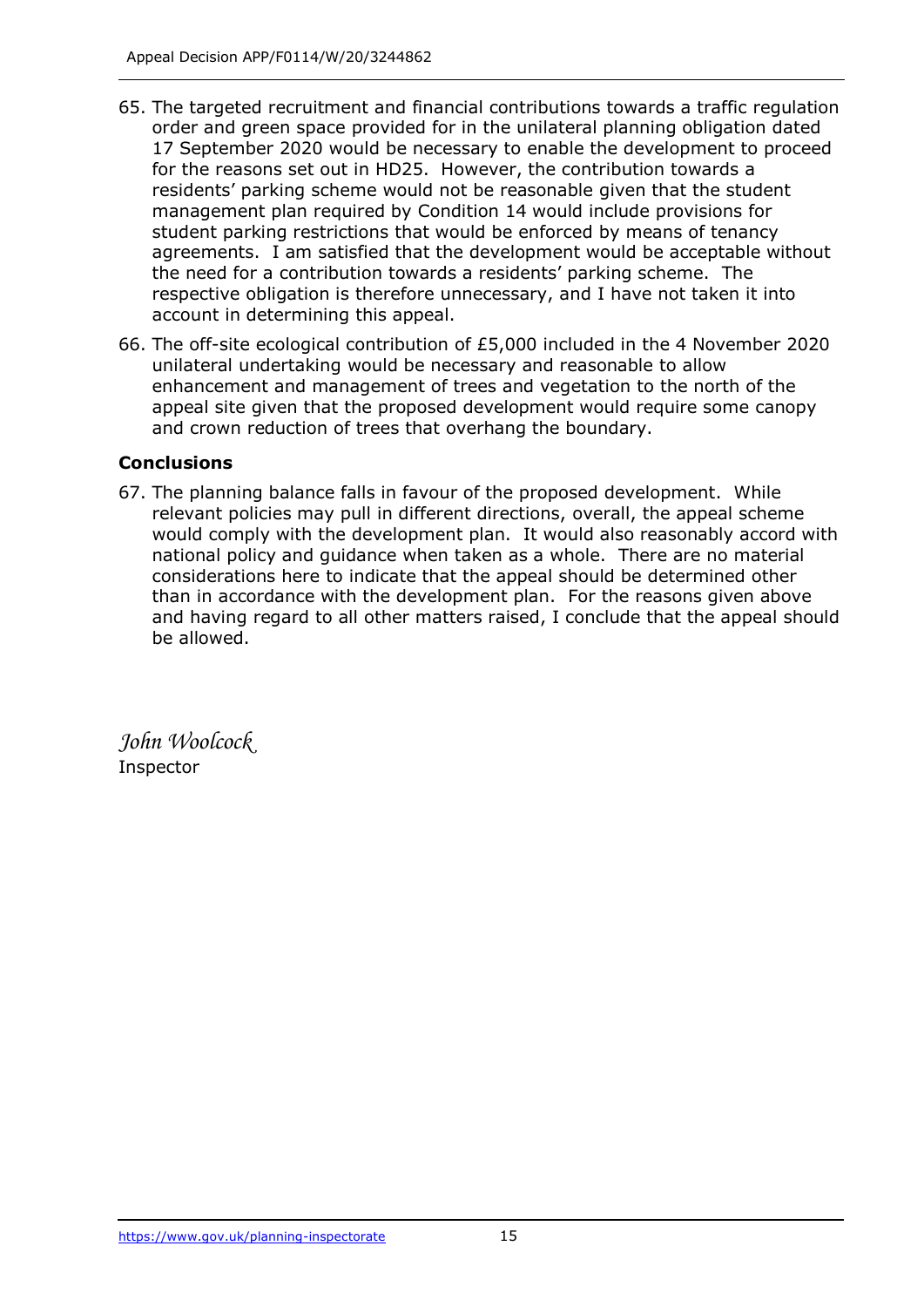#### SCHEDULE OF PLANS

SITE LOCATION PLAN AP 0 01B EXISTING PLAN SITE AP 0 02B EXISTING PLAN GROUND AP 0 04B EXISTING ELEVATIONS AP 0 05B EXISTING ELEVATIONS SECTION A AP 0 06B PROPOSED PLAN SITE AP 0 10L PROPOSED PLAN GROUND AP 0 11T PROPOSED PLAN MEZZANINE AP 0 12M PROPOSED PLAN FIRST AP 0 13J PROPOSED PLAN SECOND AP 0 14J PROPOSED PLAN ROOF AP 0 16H PROPOSED ELEVATION SOUTH EAST AP 0 20H PROPOSED ELEVATION NORTH WEST AL 0 21J PROPOSED ELEVATIONS COURTYARDS/TERRACES AP 0 22E PROPOSED SOUTH INNER AL 0 23B PROPOSED ELEVATIONS BAY AP 0 27D PROPOSED SECTION AA AP 0 30G/J PROPOSED VISUAL ONE AP 0 32C PROPOSED VISUAL TWO AP 0 33C PROPOSED AERIAL VIEW AP 0 34C ROOF TERRACE AMENITY AREAS AP 0 35A PROPOSED PLAN GROUND ZONES AP 0 51H PROPOSED PLAN MEZZANINE ZONES AP 0 52F PROPOSED PLAN FIRST ZONES AP 0 53D PROPOSED PLAN SECOND ZONES AP 0 54D LANDSCAPE PLAN – GROUND LEVEL AGM-LOC-LS-001E LANDSCAPE PLAN – ROOF AND TERRACES AGM-LOC-LS-002B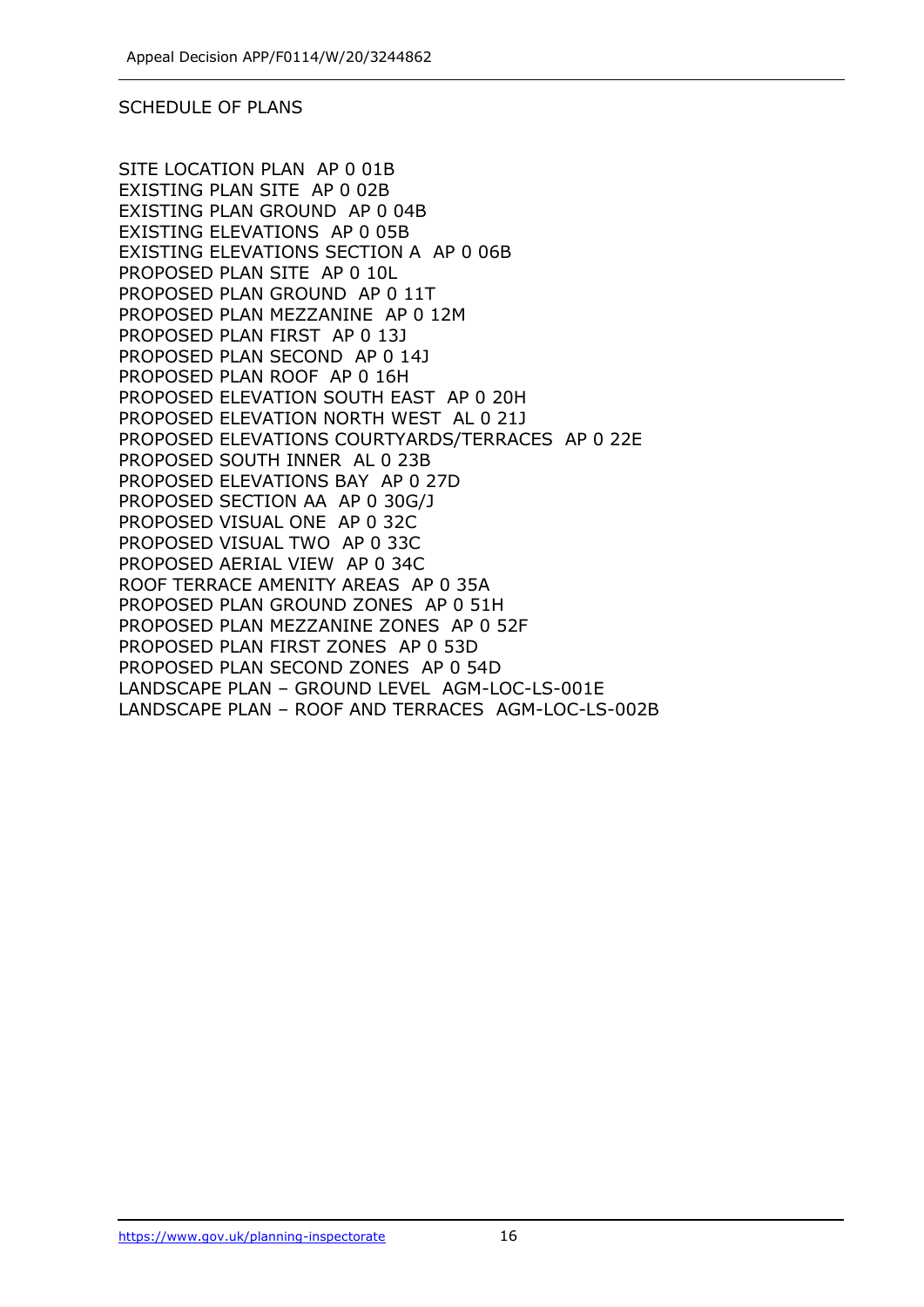#### SCHEDULE OF CONDITIONS (1-29)

- 1) The development hereby permitted shall begin not later than three years from the date of this decision.
- 2) The development hereby permitted shall be carried out in accordance with the following approved plans: SITE LOCATION PLAN AP 0 01B EXISTING PLAN SITE AP 0 02B EXISTING PLAN GROUND AP 0 04B EXISTING ELEVATIONS AP 0 05B EXISTING ELEVATIONS SECTION A AP 0 06B PROPOSED PLAN SITE AP 0 10L PROPOSED PLAN GROUND AP 0 11T PROPOSED PLAN MEZZANINE AP 0 12M PROPOSED PLAN FIRST AP 0 13J PROPOSED PLAN SECOND AP 0 14J PROPOSED PLAN ROOF AP 0 16H PROPOSED ELEVATION SOUTH EAST AP 0 20H PROPOSED ELEVATION NORTH WEST AL 0 21J PROPOSED ELEVATIONS COURTYARDS/TERRACES AP 0 22E PROPOSED SOUTH INNER AL 0 23B PROPOSED ELEVATIONS BAY AP 0 27D PROPOSED SECTION AA AP 0 30G/J PROPOSED VISUAL ONE AP 0 32C PROPOSED VISUAL TWO AP 0 33C PROPOSED AERIAL VIEW AP 0 34C ROOF TERRACE AMENITY AREAS AP 0 35A PROPOSED PLAN GROUND ZONES AP 0 51H PROPOSED PLAN MEZZANINE ZONES AP 0 52F PROPOSED PLAN FIRST ZONES AP 0 53D PROPOSED PLAN SECOND ZONES AP 0 54D LANDSCAPE PLAN – GROUND LEVEL AGM-LOC-LS-001E LANDSCAPE PLAN – ROOF AND TERRACES AGM-LOC-LS-002B
- 3) No development shall commence until a Construction Management Plan has been submitted to and approved in writing by the Local Planning Authority. This shall include details of the following: 1. Deliveries (including storage arrangements and timings); 2. Contractor parking; 3. Traffic management; 4. Working hours; 5. Site opening times; 6. Wheel wash facilities; 7. Site compound arrangements; and 8. Measures for the control of dust. The construction of the development shall thereafter be undertaken in accordance with the approved details.
- 4) No construction of the external walls of the development shall commence until a schedule of materials and finishes, and samples of the materials to be used in the construction of the external surfaces, including windows and roofs, have been submitted to and approved in writing by the Local Planning Authority. The schedule shall include: 1. Detailed specification of the proposed materials (including type, size, colour, brand and quarry location); 2. Photographs of all of the proposed materials; 3. An annotated drawing showing the parts of the development using each material. The approved windows to studios 13 and 14 shall have one-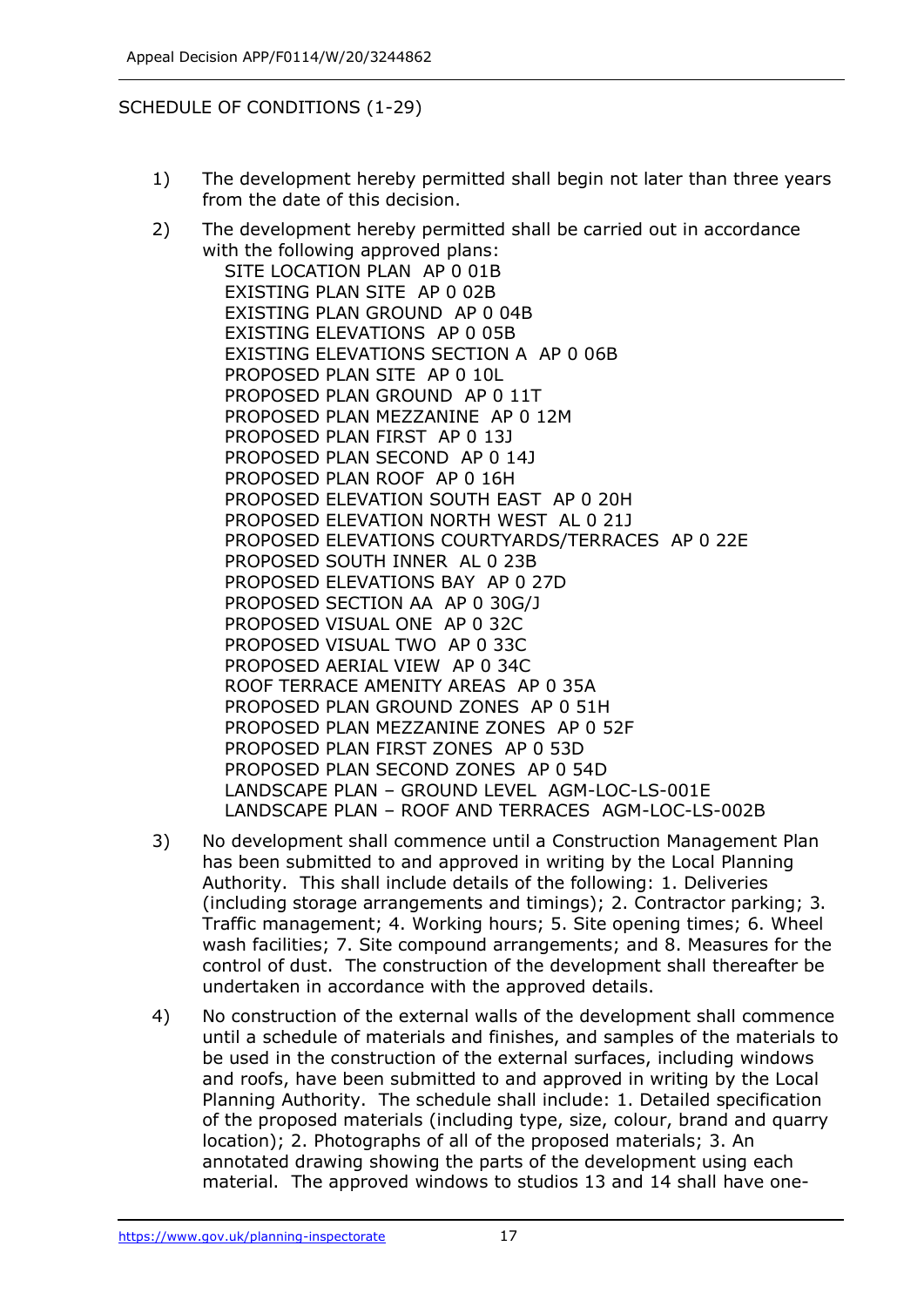way glazing to prevent visibility into these units from the roof terrace. The development shall thereafter be carried out only in accordance with the approved details.

- 5) No development shall commence, except for ground investigations and demolition, required to undertake such investigations, until an investigation and risk assessment of the nature and extent of contamination on site and its findings has been submitted to and approved in writing by the Local Planning Authority. This assessment must be undertaken by a competent person, and shall assess any contamination on the site, whether or not it originates on the site. The assessment must be conducted in accordance with DEFRA and the Environment Agency's *Model Procedures for the Management of Land Contamination, CLR 11* and shall include: (i) a survey of the extent, scale and nature of contamination; (ii) an assessment of the potential risks to: human health, property (existing or proposed) including buildings, crops, livestock, pets, woodland and service lines and pipes, adjoining land, groundwaters and surface waters, ecological systems, archaeological sites and ancient monuments; and (iii) an appraisal of remedial options, and proposal of the preferred option(s).
- 6) No development shall commence, except for ground investigations and demolition required to undertake such investigations, until a detailed remediation scheme to bring the site to a condition suitable for the intended use by removing unacceptable risks to human health, buildings and other property and the natural and historical environment, has been submitted to and approved in writing by the Local Planning Authority, unless the findings of the approved investigation and risk assessment has confirmed that a remediation scheme is not required. The scheme shall include; (i) all works to be undertaken; (ii) proposed remediation objectives and remediation criteria; (iii) timetable of works and site management procedures; and (iv) where required, a monitoring and maintenance scheme to monitor the long-term effectiveness of the proposed remediation and a timetable for the submission of reports that demonstrate the effectiveness of the monitoring and maintenance carried out. The remediation scheme shall ensure that the site will not qualify as contaminated land under Part 2A of the Environmental Protection Act 1990 in relation to the intended use of the land after remediation. The approved remediation scheme shall be carried out prior to the commencement of development, other than that required to carry out remediation, or in accordance with the approved timetable of works.
- 7) No occupation shall commence until a verification report that demonstrates the effectiveness of the remediation carried out has been submitted to and approved in writing by the Local Planning Authority, unless the findings of the approved investigation and risk assessment has confirmed that a remediation scheme is not required.
- 8) In the event that contamination that was not previously identified is found at any time when carrying out the approved development, it must be reported in writing immediately to the Local Planning Authority. Thereafter an investigation and risk assessment shall be undertaken, and where remediation is necessary, a remediation scheme shall be submitted to and approved in writing by the Local Planning Authority. Following completion of measures identified in the approved remediation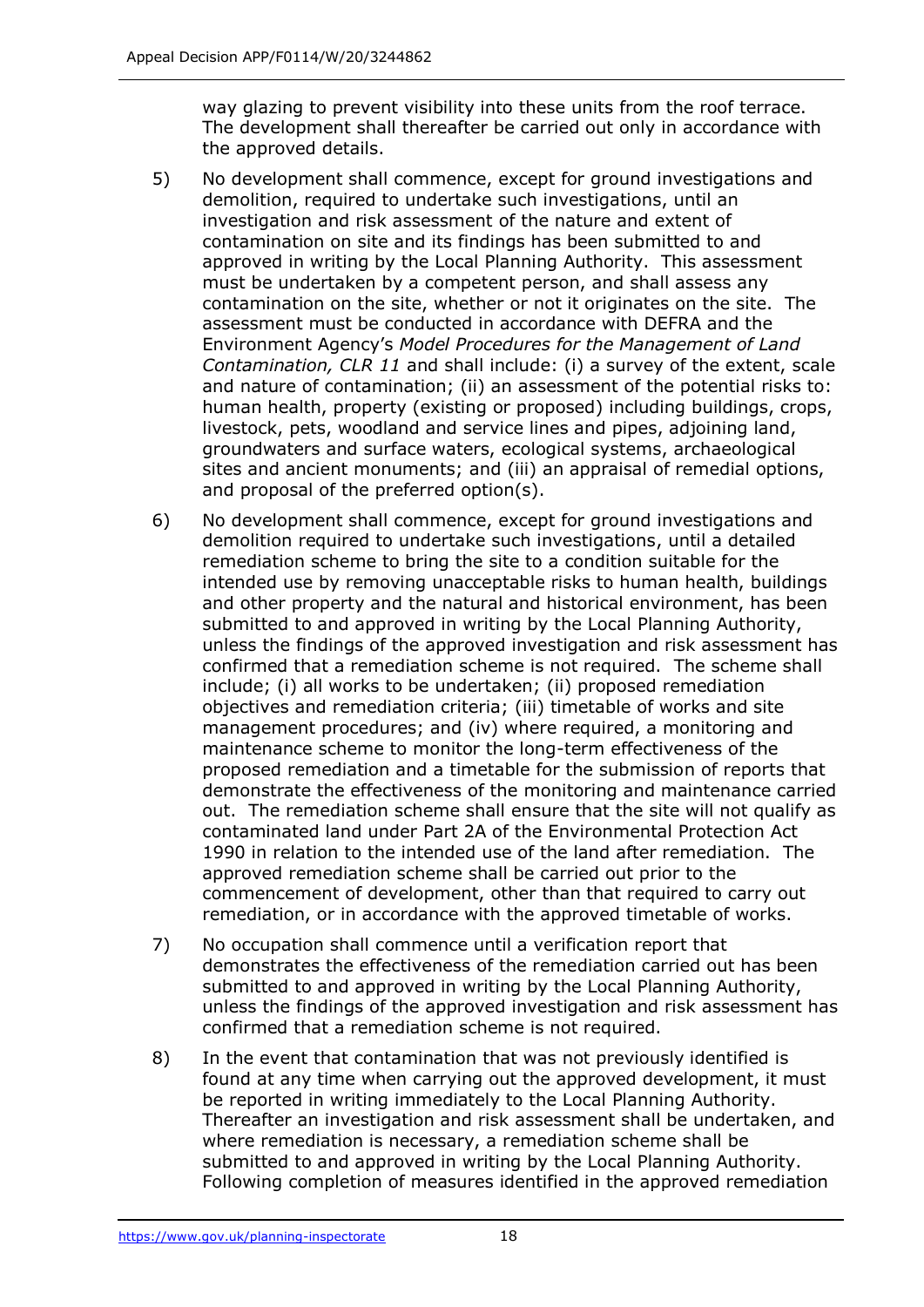scheme, a verification report (that demonstrates the effectiveness of the remediation carried out) must be submitted to and approved in writing by the Local Planning Authority prior to occupation of the development.

- 9) No development shall commence, except ground investigations, until details of the proposed flood management measures (as outlined in Flood Risk Assessment, Premier Water Solutions Ltd, May 2018, and Flood Risk Addendum by SLR dated December 2019, but also specifying details about a safe egress evacuation route) are submitted to and approved in writing by the Local Planning Authority. The approved flood management measures shall be implemented before the first occupation of the development hereby permitted and shall thereafter be retained.
- 10) The development hereby permitted shall be carried out in accordance with the Arboricultural Method Statement and Tree Protection Plan (Furse Landscape Architects, dated 31 October 2018). No occupation of the development hereby permitted shall commence until a signed certificate of compliance by the appointed Arboriculturalist has been submitted to and approved in writing by the Local Planning Authority.
- 11) No occupation of the development shall commence until a landscaping scheme has been submitted to and approved in writing by the Local Planning Authority showing details of the following: 1. All trees, hedgerows and other planting to be retained; 2. A planting specification to include numbers, size, species and positions of all new trees and shrubs; 3. Details of existing and proposed walls, fences, other boundary treatment and surface treatments of the open parts of the site; 4. Details and specification of the green roof; 5. Details of wildlife measures and ecological enhancements; 6. A programme of implementation for the landscaping scheme. All hard and soft landscape works shall be carried out in accordance with the approved details and programme of implementation. Any trees or plants indicated on the approved scheme which, within a period of five years from the date of the development being completed, die, are removed or become seriously damaged or diseased shall be replaced during the next planting season with other trees or plants of a species and size to be first approved in writing by the Local Planning Authority. All hard landscape works shall be permanently retained in accordance with the approved details.
- 12) The development shall be constructed in accordance with the details and recommendations within the submitted Lighting Impact Assessment (Hydrock, dated 1 July 2020). No occupation of the development shall occur until the mitigation measures outlined in paragraph 6.4 of the Lighting Impact Assessment have been implemented and an 'as built' lighting assessment (by a suitably qualified person) demonstrating that the light spill is no greater than the predicted light levels within appendices C, E and G of the Lighting Impact Assessment (Hydrock, dated 1 July 2020) has been submitted to and approved in writing by the Local Planning Authority. The lighting shall thereafter be maintained in accordance with the approved lighting design and at the approved levels of light spill onto the tree line.
- 13) No occupation of the development shall commence until the vehicular access has been constructed with a bound and compacted surfacing material (not loose stone or gravel).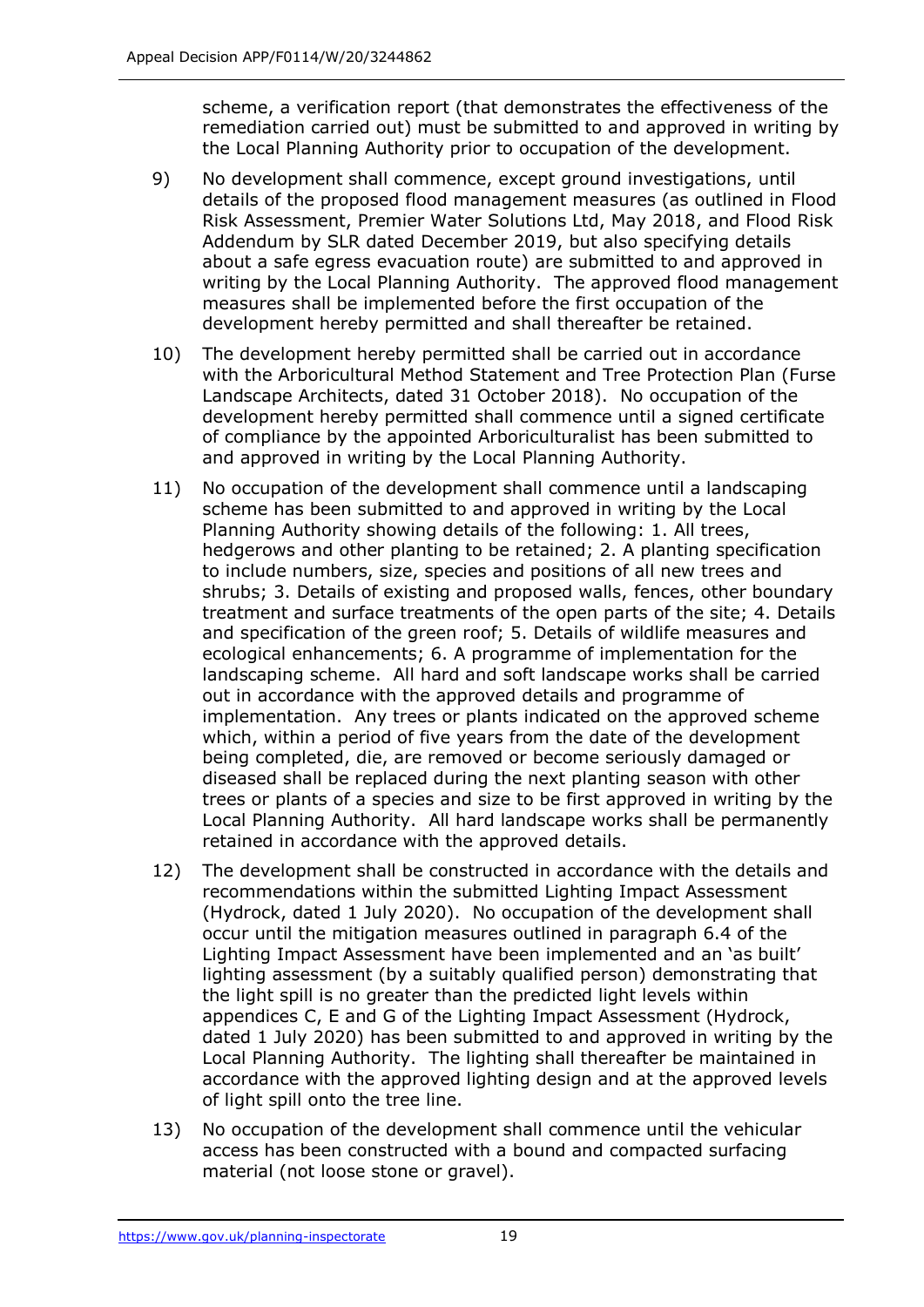- 14) The student accommodation hereby permitted shall not be occupied until a student management plan has been submitted to and approved in writing by the Local Planning Authority. The plan shall include the following: 1. The arrangements for student drop off / pick up at the start and end of each university semester; 2. Details of refuse storage, management and collection; 3. Details of site security and access arrangements; 4. Contact information for site management including information for third parties wishing to make complaints; 5. Details of student parking restrictions and enforcement measures; 6. Details of a scheme for monitoring the effectiveness of the parking restrictions and enforcement measures under point 5 including any necessary remedial measures; 7. Details of the management of the first floor outdoor amenity areas (as shown on drawing number AP 0 35A), including hours of use and arrangements to prevent access outside of these hours. The student accommodation use shall thereafter operate only in accordance with the approved student management plan.
- 15) No occupation of the development shall commence until a Travel Plan has been submitted to and approved in writing by the Local Planning Authority. The development shall thereafter be operated in accordance with the approved Travel Plan.
- 16) The areas allocated for parking and turning on the Proposed Site Plan (drawing number AP 0 10L) shall include the provision of two disabled parking spaces and shall be kept clear of obstruction and shall not be used other than for the parking of vehicles in connection with the development hereby permitted.
- 17) The new accesses hereby permitted shall not be brought into use until the existing vehicular access has been permanently closed and a footway crossing constructed, including the raising of dropped kerbs, in accordance with details that have been submitted to and approved in writing by the Local Planning Authority.
- 18) No development shall commence, except ground investigations and remediation, until a detailed drainage strategy has been submitted to and approved in writing by the Local Planning Authority. The strategy shall include plans, calculations (demonstrating performance at the critical 1:1, 1:30 & 1:100+40% events), confirmation that the discharge is acceptable to Wessex water (rate and location) together with an operation and maintenance document detailing how the system will be maintained for the life of the development. The development hereby permitted shall thereafter be completed and operated in accordance with the approved drainage strategy.
- 19) No development shall commence until a scheme of sound insulation measures (the Sound Insulation Plan) between the purpose-built student accommodation (PBSA) and the light industrial B1(c) use has been submitted to and approved in writing by the Local Planning Authority. The Sound Insulation Plan shall include the following: 1. A desktop design assessment demonstrating, by calculation, the airborne sound insulation performance of the "as built" separating floor between the employment use, hereby permitted, and habitable rooms of the PBSA at  $1<sup>st</sup>$  floor level, can achieve a sound insulation performance of at least 75 dB DnT,  $w \approx$ circa 95 dB Rw, using an appropriate calculation methodology, which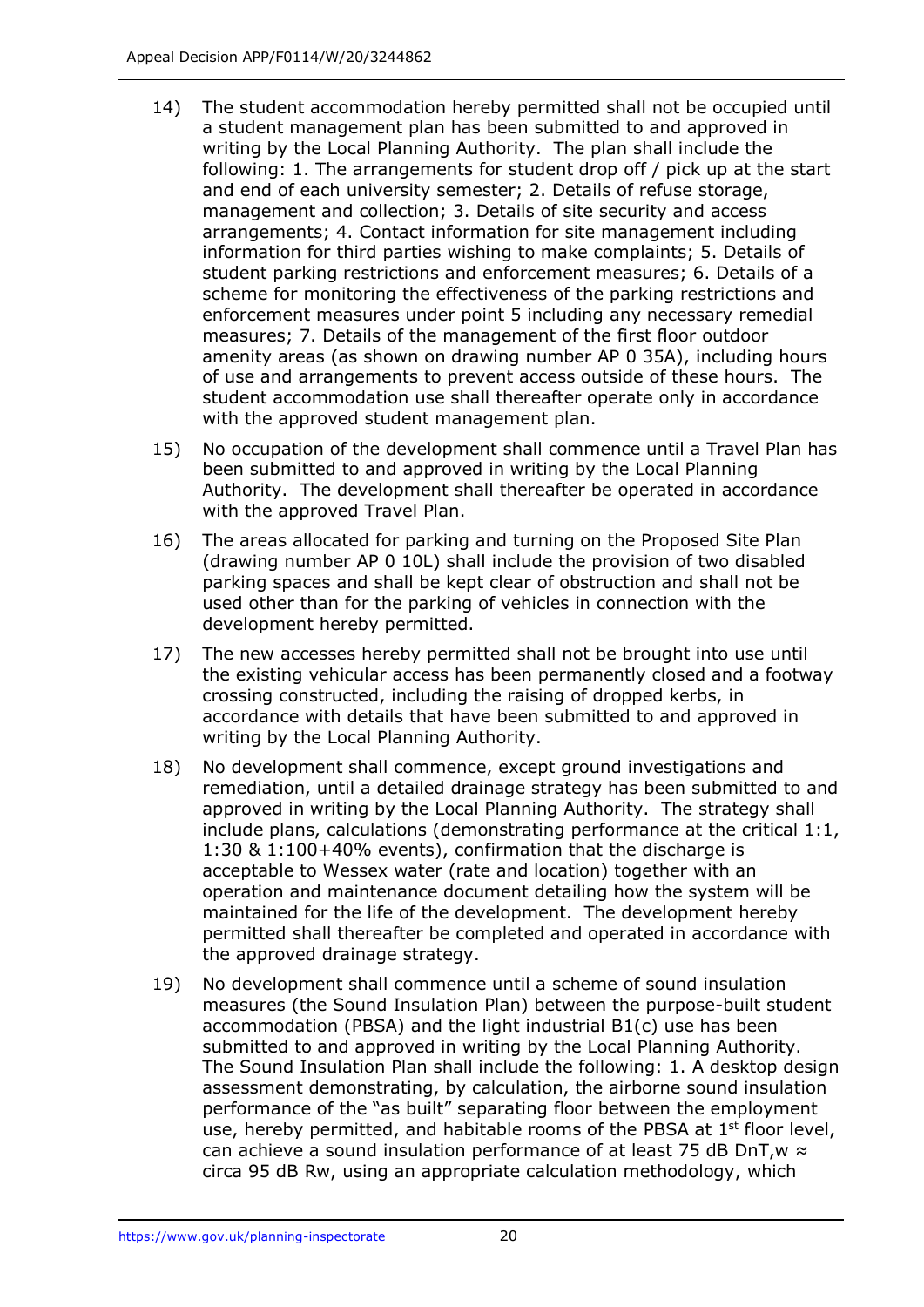shall include BS EN ISO 12354-1:2017 *Building acoustics — Estimation of acoustic performance of buildings from the performance of elements — Part 1: Airborne sound insulation between rooms*. 2. A technical demonstration that the resultant noise levels within those habitable rooms within the PBSA as a result of the adjacent commercial tenant in isolation shall conform to a Noise Rating curve of NR15 and NR20 (Based on the associated  $L_{eq}$  and  $L_{\text{Max,Fast}}$  spectral characteristics). 3 The Sound Insulation Plan shall include details of ongoing monitoring and review processes to ensure that the agreed internal ambient noise level performance, as provided in (2) above is not breached by any future occupation of the employment use hereby permitted. In the event of any breach remediation measures shall be immediately taken with the guidance of a suitably qualified acoustician to ensure compliance with the performance criteria in (2) above. The development shall thereafter be undertaken in accordance with the approved Sound Insulation Plan.

- 20) Prior to the first occupation of the development hereby permitted, a summary review from a competent person of the "as built" drawings and specifications to confirm that the recommendations produced by Hydrock, within Supplementary Noise Planning Report (dated 16 December 2019) have been adhered to, inclusive of design measures in Section 10 (BS8233:2014) and Section 12 (BS4142:2014+A1:2019), shall be submitted to and approved in writing by the Local Planning Authority.
- 21) Prior to first occupation of the development hereby permitted the following tables (as set out in the Council's Sustainable Construction Supplementary Planning Document, Adopted November 2018) shall be completed in respect of the development and submitted to and approved in writing by the Local Planning Authority together with the further documentation listed below: 1. Table 2.1 Energy Strategy (including detail of renewables); 2. Table 2.2 Proposals with more than one building type (if relevant); 3. Table 2.3 (Calculations); 4. Building Regulations Part L post-completion documents for renewables; 5. Building Regulations Part L post-completion documents for energy efficiency; 6. Microgeneration Certification Scheme (MCS) Certificate/s (if renewables have been used).
- 22) No occupation of the development shall commence until secure, covered cycle storage for 76 bikes has been provided in accordance with details which have been submitted to and approved in writing by the Local Planning Authority. The cycle storage shall be retained permanently thereafter.
- 23) The gymnasium use hereby permitted shall not be carried on and no customer shall be served or remain on the premises outside the hours of 0700 - 2100 hours Monday to Fridays; 0800 - 1600 hours Saturdays and 0900 - 1300 hours Sunday.
- 24) No machinery shall be operated, no process shall be carried out and no deliveries shall arrive, be received or despatched from the light industrial use hereby permitted outside the hours 0700 - 2130 hours Monday to Fridays; 0900 - 1700 hours Saturdays and 1000 - 1400 hours Sunday.
- 25) Notwithstanding the Town and Country Planning (General Permitted Development) Order 2015 (as amended) or the Town and Country Planning (Use Classes) Order 1987 (as amended) (or any order revoking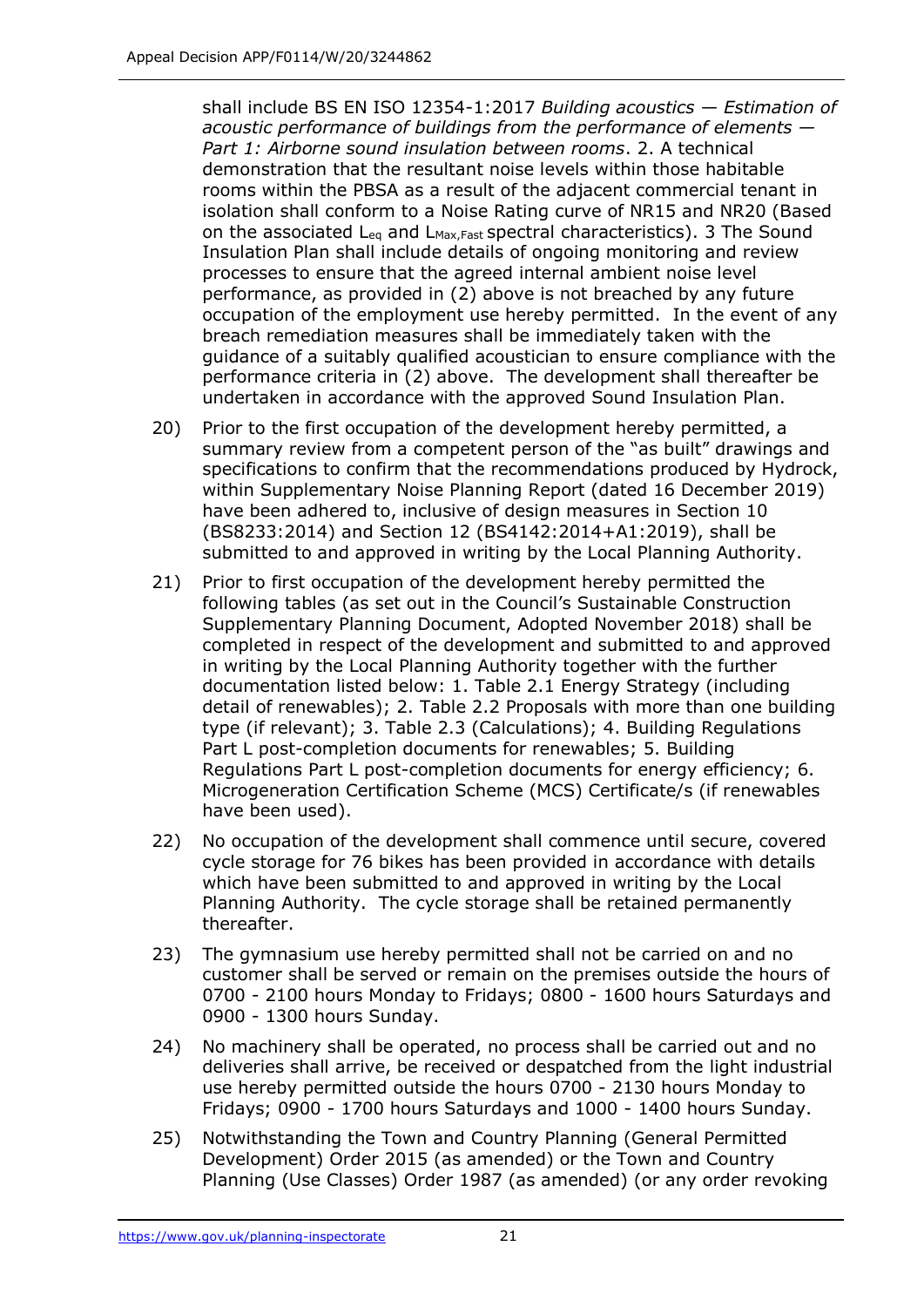and re-enacting those Orders with or without modification), the employment spaces shown on the Proposed Ground Floor (AP 0 11T) and Proposed Mezzanine Floor (AP 0 12M) shall be used for light industrial use only.

- 26) Notwithstanding the Town and Country Planning (General Permitted Development) Order 2015 (as amended) or the Town and Country Planning (Use Classes) Order 1987 (as amended) (or any order revoking and re-enacting those Orders with or without modification), the gymnasium use hereby permitted shall only be used as a gymnasium.
- 27) No development shall take place until full details of a Wildlife Protection and Enhancement Scheme, that shall be in accordance with the recommendations of Section 3.2 of the approved Ecological Report by Seasons Ecology dated November 2019 have been submitted to and approved in writing by the Local Planning Authority. These details shall include: 1. Method statement for pre-construction and construction phases to provide full details of all necessary protection and mitigation measures, including, where applicable, proposed pre-commencement checks and update surveys, for the avoidance of harm to bats, reptiles, nesting birds and other wildlife, and proposed reporting of findings to the Local Planning Authority prior to commencement of works; 2. Badger Protection and Mitigation Strategy to include updated pre-commencement checks of badger activity. All works within the scheme shall be carried out in accordance with the approved details and completed in accordance with specified timescales and prior to the occupation of the development.
- 28) No development shall commence until details of the existing and proposed ground levels have been submitted to and approved in writing by the Local Planning Authority. These details shall include: 1. A topographical plan of the site including spot levels; 2. The approved site plan including spot levels ;3. Site sections showing existing and proposed ground/finished floor levels in relation to the land adjoining the site. The development shall thereafter be undertaken in accordance with the approved details.
- 29) Prior to the installation of the solar panels (PV array shown on drawing number AP 0 16H) details of the proposed solar panels shall be submitted to and approved in writing by the Local Planning Authority. The solar panels shall be installed in accordance with the approved details prior to the occupation of the building and thereafter retained.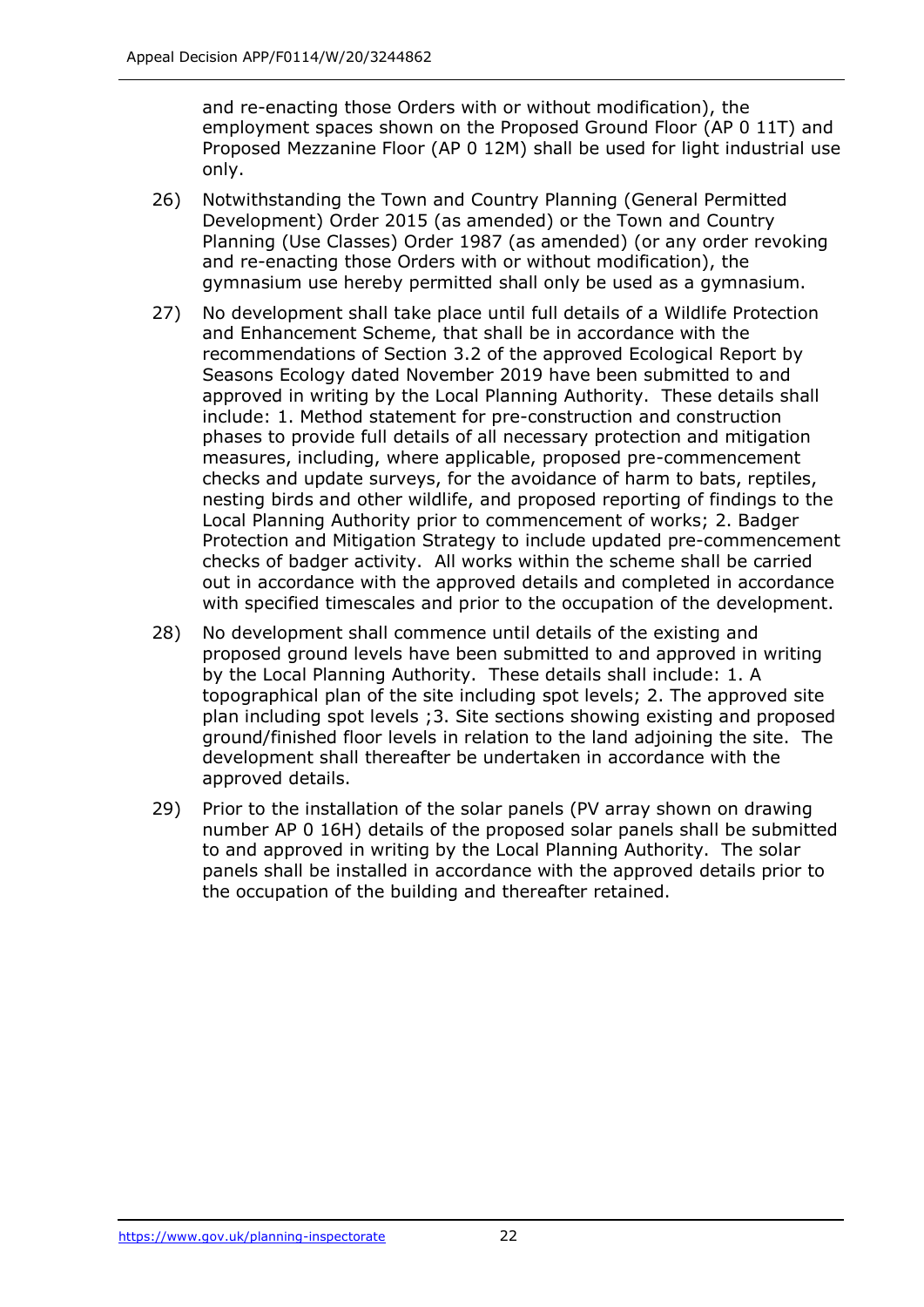#### APPEARANCES

#### FOR THE LOCAL PLANNING AUTHORITY (B&NES):

| Christopher Griggs-Trevarthen  | Senior Planning Officer                  |
|--------------------------------|------------------------------------------|
| <b>MSC MRTPI</b>               |                                          |
| Kaoru Jacques MSc MRTPI        | Principal Planning Policy Officer        |
| <b>Byron Hammond MSc MRICS</b> | Associate Director Lambert Smith Hampton |
| Colm O'Kelly BSc(Hons) MPhil   | Tree and Landscape Officer               |
| <b>CMLI MBA PGDip</b>          |                                          |
| Lucy Corner BSc PGDip          | Ecologist                                |

#### FOR THE APPELLANT:

Paul G Tucker QC Kings Chambers Philip Robson Junior Counsel Kings Chambers Patrick Marks Senior Planner AGM Ltd Stuart Black Summix LRB Developments Ltd Matthew Bowen FRSA Partner Knight Frank Colin Scragg FRICS Partner Carter Jonas Trevor Furse CMLI MCI Hort ISA John Blanchard Director Hydrock Joanna Freyther **Associate Planner SLR Consulting** Alex Robinson **Director Pegasus Group** Vince Taylor Senior Acoustic Consultant Hydrock

Director Furse Landscape Architects Ltd

Jacob Hepworth-Bell BSc(Hons) Associate Director Ecology Solutions Ltd

#### INTERESTED PERSONS:

Patricia Spencer-Barclay Local resident

Thomas Mills On behalf of the site occupier